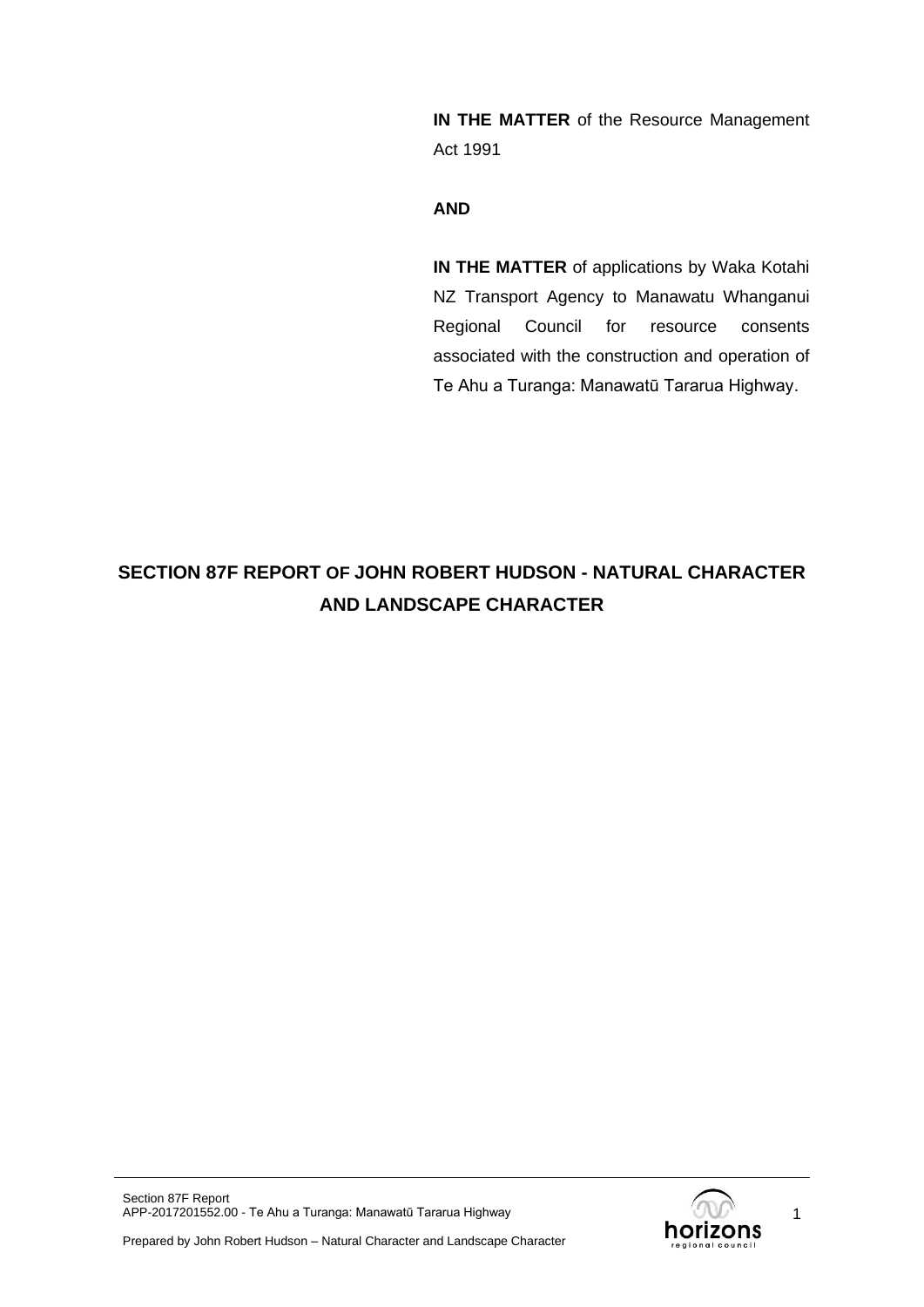## **A. QUALIFICATIONS / EXPERIENCE**

- 1 My full name is John Robert Hudson. I am currently a landscape architect and principal of my own practice, Hudson Associates. I have been in that position since 1988.
- 2 My practice consults on projects for the private and public sectors throughout New Zealand. I have considerable experience assessing the landscape, natural character, and visual effects of activities for the public and private sector, including with respect to infrastructure and utility projects within a range of landscapes. I also assist local authorities with strategic and policy plan provisions, including the identification and assessment of outstanding natural features and landscapes.
- 3 I hold a diploma in landscape architecture from Lincoln University and I am a registered member of the New Zealand Institute of Landscape Architects ("**NZILA**"). I am also a fellow and past president of NZILA, and have been a member of the NZILA biennial awards committee and member and chairman of the Associate examination committee for 10 years.
- 4 I have been an accredited MfE "Making Good Decisions" RMA decision maker, with some of those years with a Chair endorsement. I have been engaged as an independent commissioner for several large resource consent applications, the largest being an appointment by the Minister for the Environment to a Board of Inquiry for a project of national significance. I also regularly appear as an expert witness at Council hearings and on appeal to the Environment Court.
- 5 I have been engaged by Manawatū-Whanganui Regional Council ("**Horizons"**) to provide expertise on natural and landscape character on resource consent applications by Waka Kotahi NZ Transport Agency (the "**Transport Agency"**/the "**Applicant**") for resource consents associated with the construction and operation of Te Ahu a Turanga: Manawatū Tararua Highway (the "**Project**").
- 6 I am familiar with the Project area, having visited the site on 6 July 2018 with the Transport Agency team and on 23 November 2018 with the s42A reporting team and NZTA representatives (both as part of the Notice of Requirement ("**NoR**") process). I also attended three stakeholder workshops run by the Transport Agency in Palmerston North between July and November 2018. I am familiar with the surrounding environment, having undertaken policy and resource consenting work for

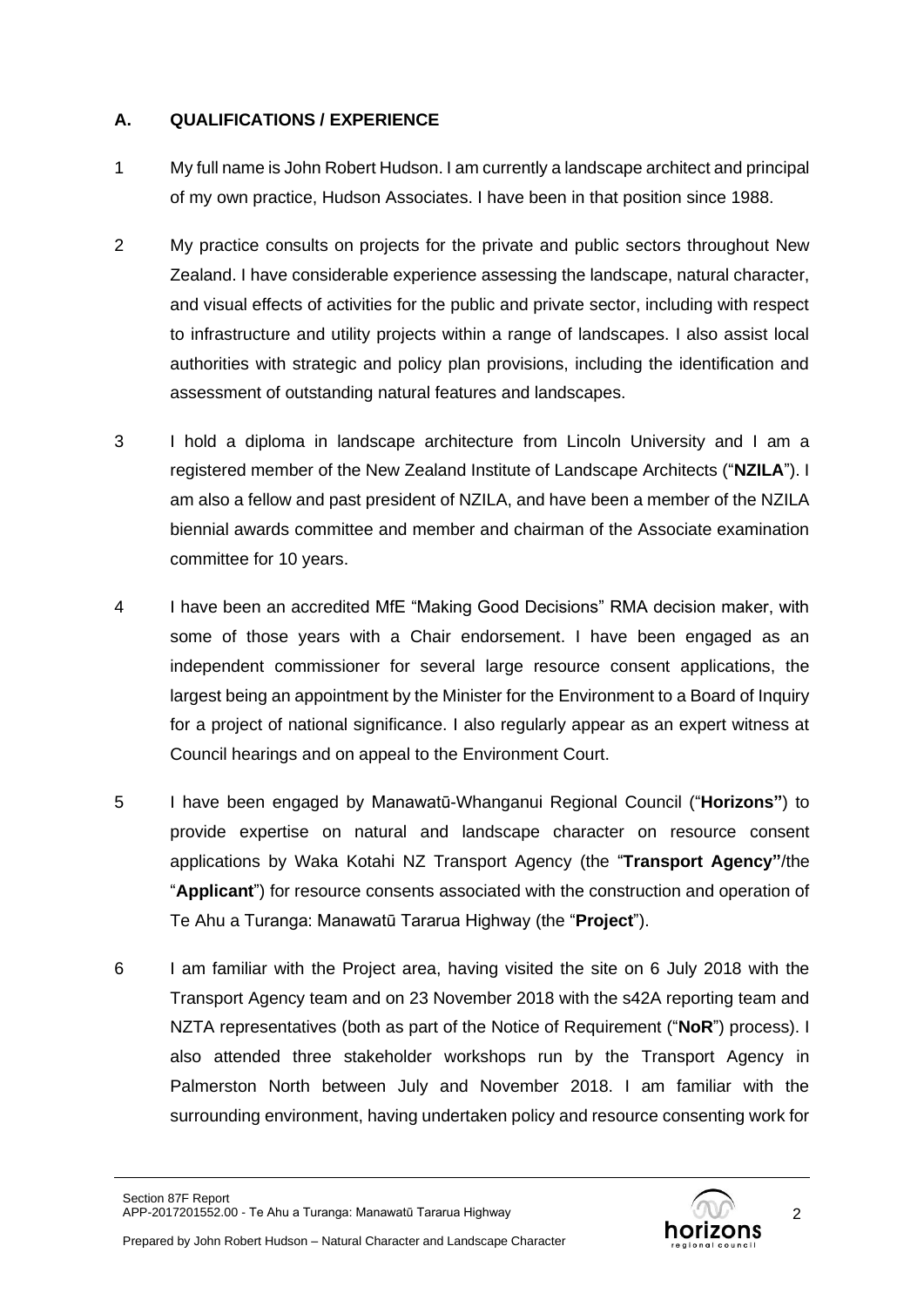Manawatū District Council and Palmerston North City Council in the area for many years.

## **B. CODE OF CONDUCT**

7 I confirm that I have read and agree to comply with the Code of Conduct for Expert Witnesses contained in the Environment Court Practice Note 2014. I confirm that I have considered all the material facts that I am aware of that might alter or detract from the opinions that I express, and that this report is within my area of expertise.

## **C. SCOPE OF REPORT**

- 8 My report focuses only on issues related to natural character and landscape character and covers the following topics:
	- (a) Background to Objective 6-2 and Policy 6-6 (One Plan) in the context of landscape character;
	- (b) A review of the natural character evidence provided by the Applicant;
	- (c) Review of the management plans;
	- (d) Submissions as they relate to issues concerning natural and landscape character; and
	- (e) Consideration of conditions applicable to landscape and natural character.
- 9 In addition to my own observations, I rely on the evidence presented by other s 87F reporters, particularly Mr Lambie and Mr Brown.
- 10 While I have had particular regard to Technical Assessment I: Natural Character, I have also reviewed and relied on information provided by the Applicant including:
	- (a) Assessment of Effects on the Environment ("**AEE**");
	- (b) Design and Construction Report ("**DCR**") and drawing set;
	- (c) Construction Environmental Management Plan ("**CEMP**");
	- (d) Ecology Management Plan ("**EMP**");
	- (e) Technical Assessment F: Terrestrial Ecology;

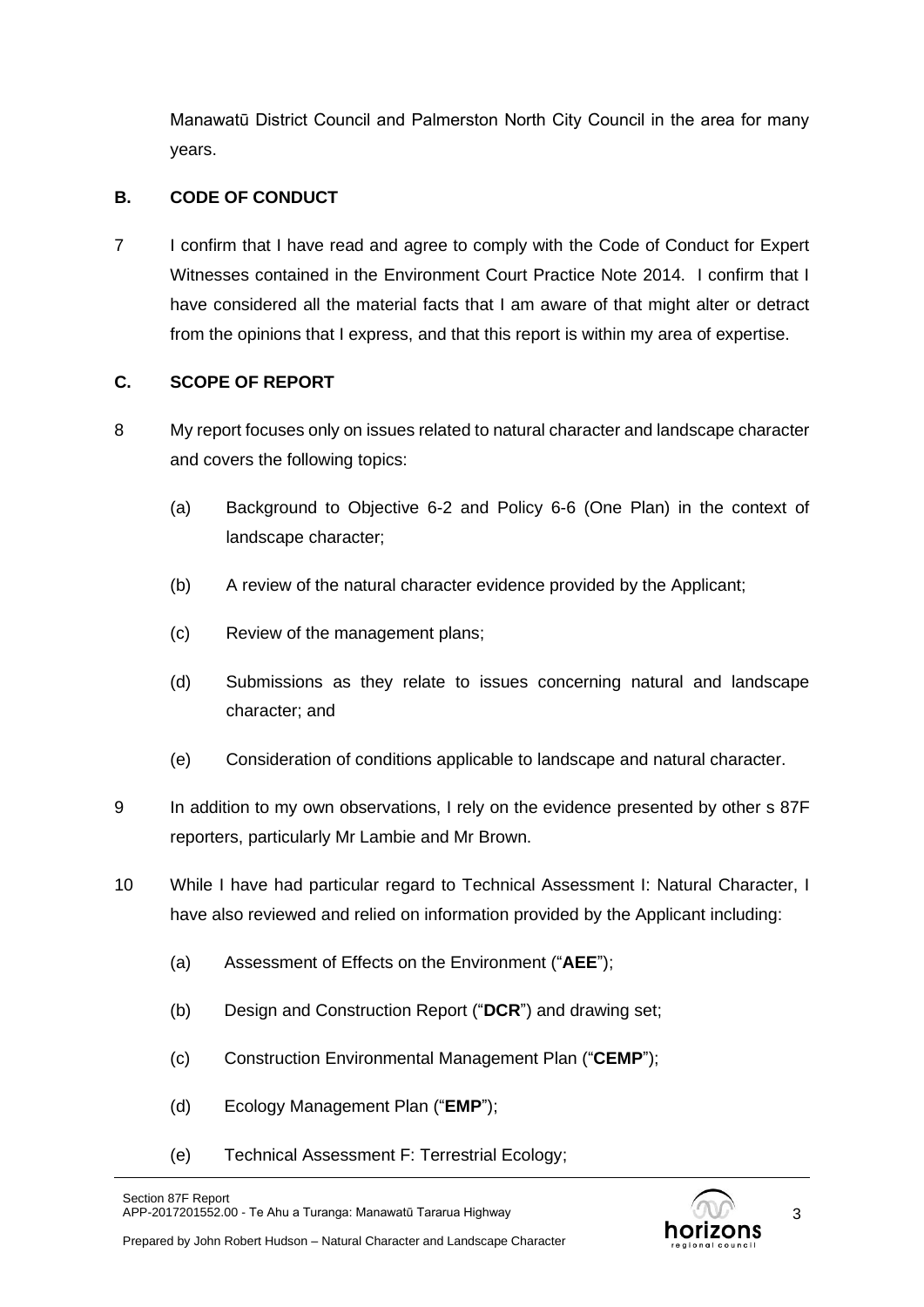- (f) Technical Assessment G: Terrestrial Ecology Offset and Compensation;
- (g) Technical Assessment H: Freshwater Ecology;
- (h) Section 92 response letter dated 29 April 2020; and
- (i) Notice of Requirement Technical Assessment 4: Landscape, Natural Character and Visual Effects, NoR Appendix 4.A: Natural Character Assessment (26 October 2018), and the final Designation conditions.

## **D. EXECUTIVE SUMMARY**

- 11. The key conclusions of my evidence are:
	- (a) There are areas recognised as Outstanding Natural Features and Landscapes ("**ONFLs**") in the One Plan that will be affected by the Project. While the Applicant did not undertake a landscape character assessment as part of the current application, this was subsequently provided in the Section 92 Response. This is appropriate, and I accept the conclusions provided by the Applicant regarding effects on ONFLs.
	- (b) Several areas of Technical Assessment I would have benefited from more transparency and detail, particularly regarding the existing natural character ratings for catchment 6 and 7, the influence of context within the catchment scale approach, reliance on mitigation and the assessment of cumulative effects. Additional information provided in the Section 92 Response and discussions with Mr Brown and Mr Lambie have assisted in resolving some of these issues. Overall, while I have some residual questions over the changes in experiential values for catchment 6 and 7 (which will look to be resolved with the Applicant through further information) and the weighting of mitigation in assessing a post construction natural character state, I am satisfied that the conclusions of the Applicant are acceptable when considering natural character.
	- (c) A more detailed description of proposed mitigation measures is required for some areas, including what mitigation is proposed to address the significant impacts of crossing points 5A, 7A and raupō wetland. Clarity around when mitigation was (and was not) included in the assessment of effects for various

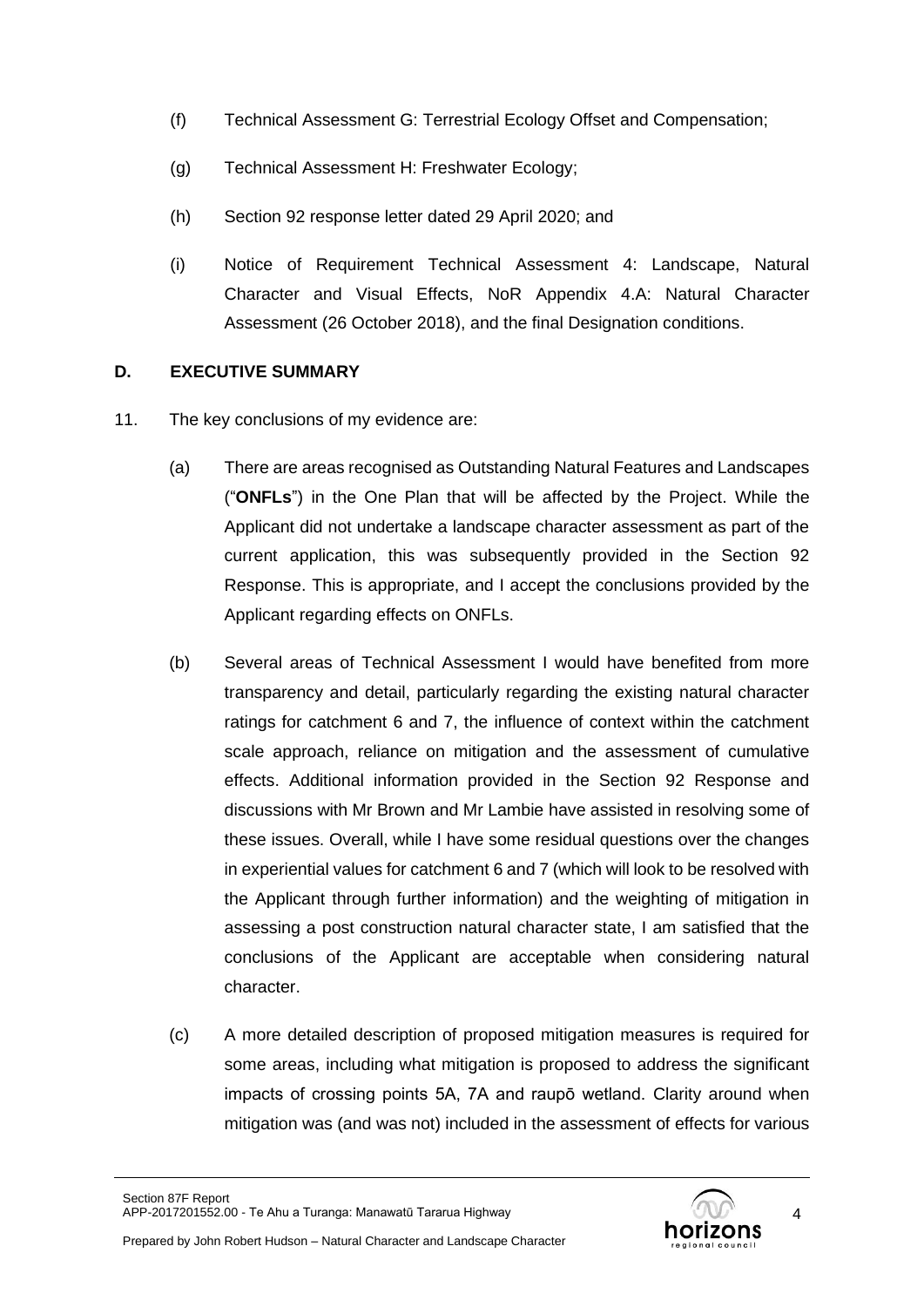attributes would also be beneficial, with this lack of clarity potentially overstating some effects in the current assessment.

(d) While it is indicated that landscape and ecological planting will be undertaken within the Project area, the Applicant has not currently secured all planting sites. Further, it is not clear that the Applicant has gained agreement from Meridian to undertake key planting around the wind farm. It is essential that mitigation measures to address natural character effects are implemented within the same catchment as where effects occur. Planting in another catchment may address offsetting or compensation requirements, but it cannot address natural character effects as such effects are catchment specific.

# **E. OBJECTIVE 6-2 AND POLICY 6-6 IN THE CONTEXT OF LANDSCAPE CHARACTER**

- 12. The One Plan provides for the need to protect ONFLs from inappropriate development (Objective 6-2) and to avoid significant cumulative effects on ONFLs (Policy 6-6).
- 13. The Project involves an alignment between the eastern and western sides of the Ruahine and Tararua Ranges, which in part traverses the ridgeline of the Ruahine Ranges. The alignment has been revised since the NoR process and is located further to the north (avoiding parts of the QEII covenanted areas), known as the "Northern Alignment". Technical Assessment I included an assessment of natural character in support of the applications, but not landscape. I am of the view that an assessment of the effects on landscape is necessary under the One Plan. The Section 92 Response has since provided an assessment of landscape which considers the Ruahine Ranges ONFL and the Manawatū Gorge ONFL. I am satisfied with the additional information.
- 14. The Applicant has considered the landscape effects of the Project on the Ruahine Ranges ONFL alongside the potential cumulative effects with the existing wind turbines. It is stated that: "*The physical changes from the current design of the Project (i.e. the Northern Alignment) in the vicinity of the Ruahine Ranges ONFL, will be large cuts as part of the earthworks required… From the location of the main viewing audiences of Ashhurst and Woodville, these earthworks will not alter the visual profile of the skyline because of the particular location and their relatively small scale in*  relation to the overall topography."<sup>1</sup> Further, "the Project does not encroach on any



<sup>1</sup> Section 92 response letter, 29 April 2020 (page 26-27).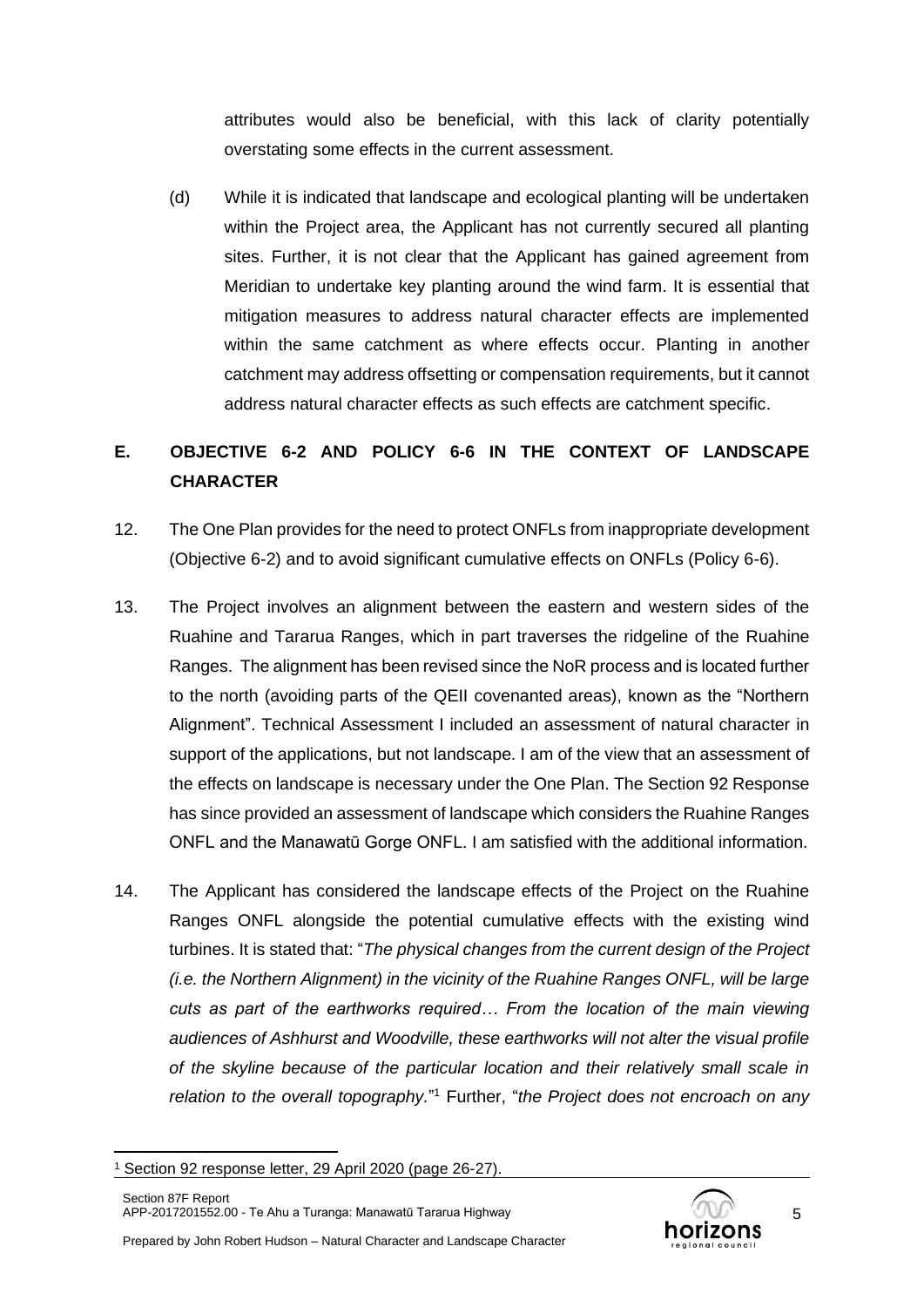*high value ecological areas within this ONFL*" and "*the provision of pedestrian/cycle access along the proposed shared path will enable new access and new experiences to the community through the ONFL*."<sup>2</sup> Overall, the Applicant concludes that for the Ruahine Ranges ONFL "*with the limited adverse effects of the Project within the ONFL, there will be no significant adverse cumulative effects on the characteristics*  and values of the ONFL."<sup>3</sup> I accept these conclusions for the Ruahine Ranges ONFL.

- 15. The Applicant reiterates (consistent with the assessment in the NoR process) that landscape character effects on the Manawatū Gorge ONFL will be high within the immediate vicinity of the new bridge. However, the Applicant also states that: "*the effects of the Project will be confined to the lower part of the Gorge at the western mouth and the physical impacts will be low or negligible in most of the ONFL. Therefore, when considered in terms of the whole ONFL, the effects on the visual, scenic and ecological characteristics and values would be less than those at the immediate bridge crossing.*" <sup>4</sup> Other points raised by the Applicant include, "*removal of road traffic from SH3 has already reduced the effects associated with road activity along the length of the ONFL*" and "*the Project will develop and enhance the recreational facilities and opportunities on both sides of the river and also on the bridge itself with pedestrian and cycle access and a viewing platform.*" 5
- 16. Overall, the Applicant concludes for the Manawatū Gorge ONFL: "*given the effects of the Project are limited to a small portion of the ONFL, at a location where there is already considerable modification, the Project will not have significant adverse cumulative effects on the characteristics and values of the ONFL.*" 6 I accept these conclusions for the Manawatū Gorge ONFL.
- 17. The Applicant also concludes that: "*the Project is consistent with the direction provided by Objective 6-2 and Policy 6-6 of the One Plan.*" <sup>7</sup> When considering the impact of the Project on ONFLs, I agree with this conclusion.

3 Ibid.

- 5 Ibid.
- 6 Ibid.



<sup>2</sup> Section 92 response letter, 29 April 2020 (page 27).

<sup>4</sup> Section 92 response letter, 29 April 2020 (page 29).

<sup>7</sup> Section 92 response letter, 29 April 2020 (page 30).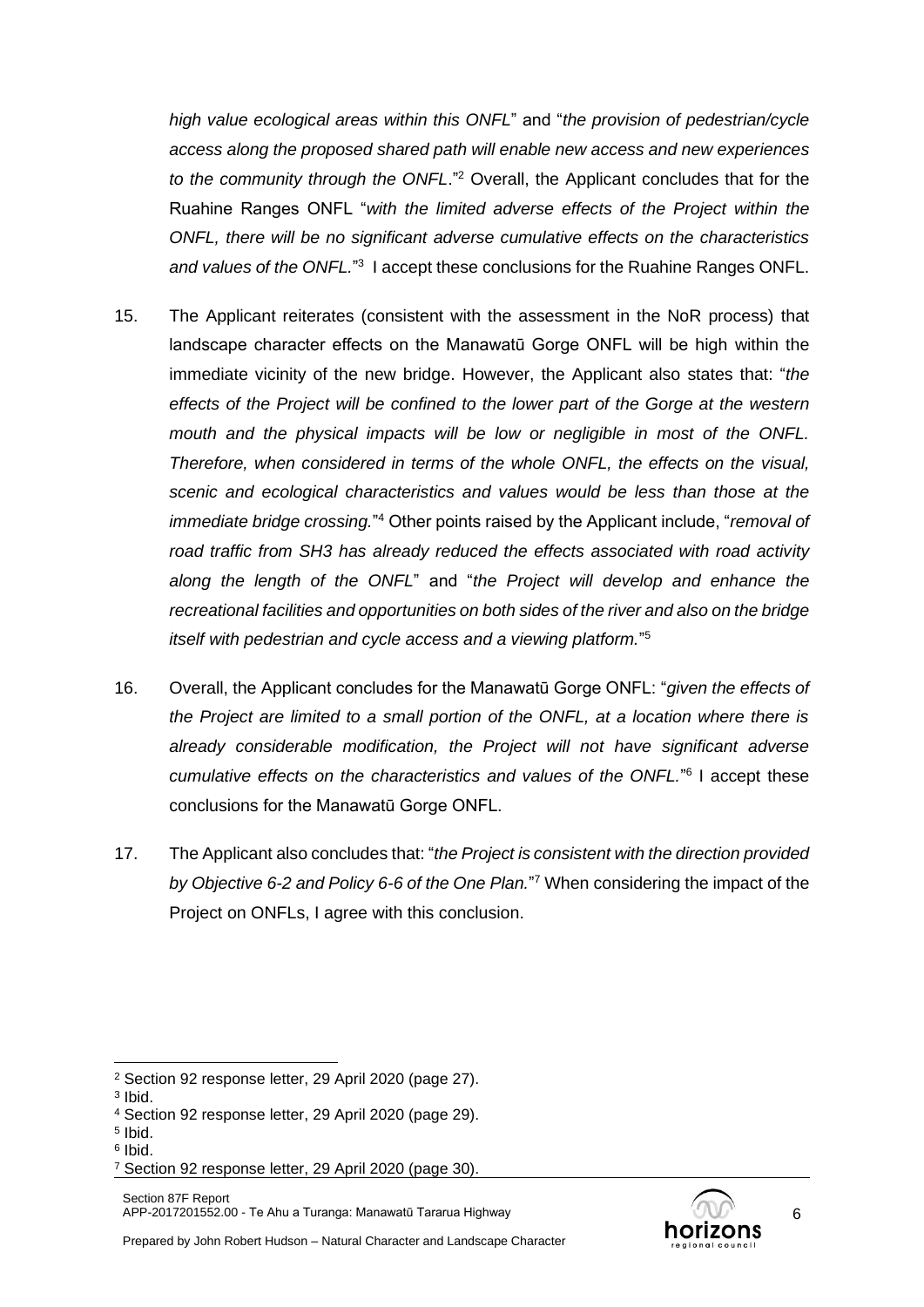# **F. REVIEW OF NATURAL CHARACTER ASSESSMENT AND EFFECTS OF PROPOSAL**

- 18. The methodology used to inform the natural character assessment (as set out in Technical Assessment I) has been refined since the NoR process, and in my view is more appropriate. The methodology no longer applies weightings to the attributes, nor does it apply a median to attributes to determine the overall rating. A five point scale with the ability of 'in between' ratings has also been discarded, with a seven point scale used instead (following the best practice guidelines published by the NZILA).<sup>8</sup> These are positive changes.
- 19. While there are some potential issues with the methodology in relation to context, the calibration diagram, and the consideration of mitigation measures (these are discussed further below), I otherwise agree with the outlined methodology.

## Assessment of Existing Natural Character

- 20. The level of existing natural character of an area is important because the One Plan requires avoidance of adverse effects in areas with outstanding natural character or in areas with high natural character if it would "significantly diminish the attributes and qualities" of the area (as per the wording in Objective 6-2(b)(i) and (ii) of the One Plan).<sup>9</sup> In all other areas effects must be avoided, remedied, or mitigated.
- 21. With respect to the current application, I observe:
	- (a) I agree that there are no areas with outstanding natural character.
	- (b) Only Catchment 9 has been given an overall High existing natural character rating in Technical Assessment I.
	- (c) Catchment 6 is rated as having a Moderate-High existing natural character. In the NoR natural character assessment, East QEII (whole stream), which relates to Catchment 6 in Technical Assessment I, had an overall rating of High.



<sup>8</sup> Best Practice Note: Landscape Assessment and Sustainable Management 10.1.[\(https://nzila.co.nz/media/uploads/2017\\_01/nzila\\_ldas\\_v3.pdf\)](https://nzila.co.nz/media/uploads/2017_01/nzila_ldas_v3.pdf).

<sup>&</sup>lt;sup>9</sup> "Adverse effects, including cumulative adverse effects, on the natural character of the coastal environment, wetlands, rivers and lakes and their margins, are:… avoided where they would significantly diminish the attributes and qualities of areas that have high natural character".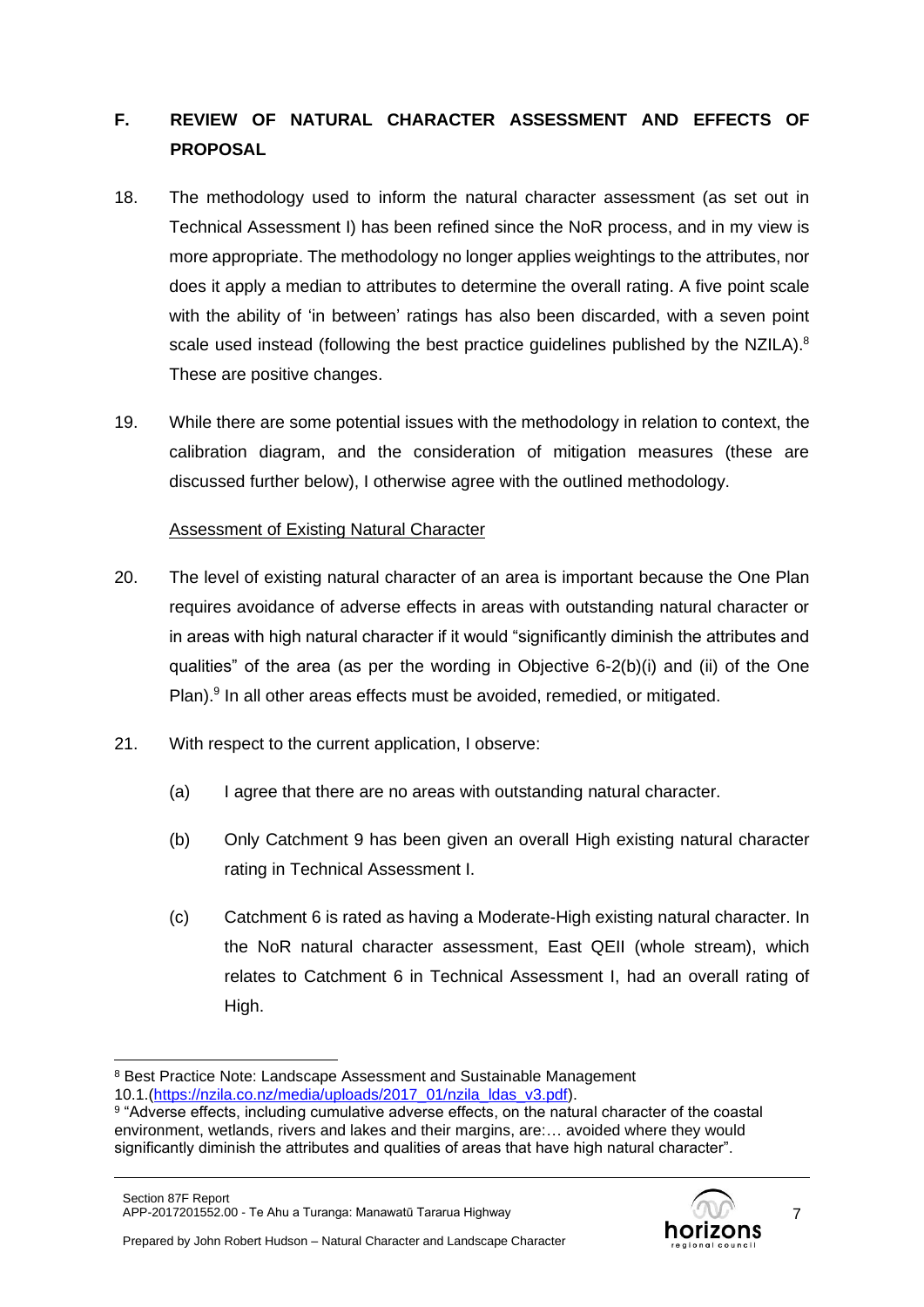- (d) Catchment 7 is rated as having Moderate-High existing natural character. In the NoR natural character assessment, QEII West Stream and lower stream/wetland (whole stream/whole catchment) had an overall rating of High. Both these areas relate to Catchment 7 in Technical Assessment I.
- 22. I have specifically referred to the changes in Catchment 6 and 7 because of the revised rating of existing (pre-construction state) natural character for those areas since the NoR process. They are rated as Moderate-High, whereas (as I note above) equivalent areas in the natural character assessment for the NoR (which include QEII East, QEII West and raupō wetland) were identified as having High existing natural character. For ease of reference, I have included the summary tables for these areas as set out in the NoR<sup>10</sup> and current applications at **Attachment A** of this report.
- 23. The Section 92 Response sets out reasons for the changes<sup>11</sup> including: the natural character experts represented an almost completely new team from the NoR process; other specialists had inputs (including experts on stream morphology and flow regime); <sup>12</sup> alterations to the methodology (including consideration of context, calibration of ratings, catchment scale approach, use of a seven-point scale, no weightings applied to attributes, no use of a median, and using an iterative team process to determine overall ratings); <sup>13</sup> and more field work and research completed since the NoR process. The Section 92 Response also highlights that there is no nationally recognised methodology for assessing natural character.<sup>14</sup> Some examples of the extra field work and research that has been carried out are provided.
- 24. It is not entirely clear what new information has influenced the updated ratings of natural character in these areas (particularly in catchment 6 and 7 where there were limitations with the calibration exercise, as I discuss below). However, I accept that the changes are likely to have arisen as a result of the revised methodology, the addition of some new team members, and the further field work/research undertaken since the NoR process.



<sup>10</sup> Tables 2, 9 and 11, Technical Assessment 4.A of the NoR documentation suite, lodged 2 November 2018, pages 4, 50, and 52.

<sup>11</sup> Section 92 response letter, 29 April 2020 (page 23).

<sup>&</sup>lt;sup>12</sup> I note that flow regime and stream morphology (i.e. active bed/body shape) were still considered as part of the NoR natural character assessment.

 $13$  As referred to paragraph 57 and 58 of Technical Assessment I – Natural Character.

<sup>14</sup> Section 92 response letter, 29 April 2020 (page 23).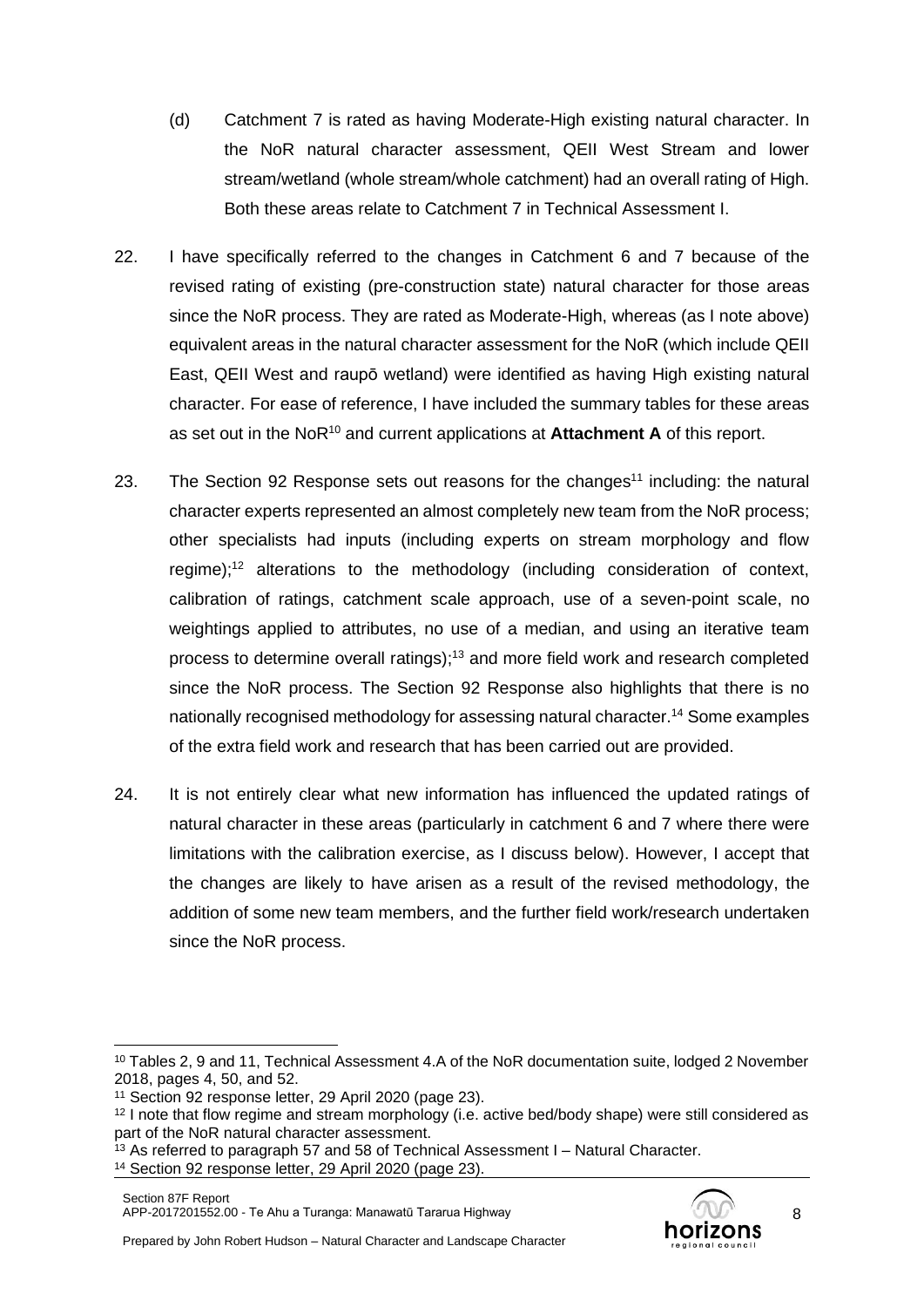- 25. Both Mr Brown and Mr Lambie have confirmed that they are comfortable with the ratings for attributes related to freshwater and terrestrial ecology attributes (respectively), including when considering changes since the NoR assessment. Mr Brown has also confirmed that Technical Assessment H provides a transparent method on stream ecological valuation assessments.<sup>15</sup> I rely on their conclusions.
- 26. I have further reviewed the NoR assessment in light of the Section 92 Response, and in particular the ratings for the experiential attributes of natural character. The existing rating for the experiential component of natural character for QEII east (whole stream) was High-Very High as part of the NoR process, while it was only High for the related area in this application (Catchment 6). Given the same expert contributed to both experiential assessments, there must be additional information which has led to the change in rating since the NoR process. It would be helpful if this information could be identified within the application or provided to Horizons. There are also significant  $reductions<sup>16</sup>$  in the values associated with structures and human modifications, although I accept the revised alignment may have contributed to the change. The changes are seen in the tables below.

| Key:                                 |  |                                                                                          |                                                                                     |                                          |  |
|--------------------------------------|--|------------------------------------------------------------------------------------------|-------------------------------------------------------------------------------------|------------------------------------------|--|
| Orange                               |  | Indicates a lower rating for the regional assessment compared to<br>the NoR assessment.  |                                                                                     |                                          |  |
| Green                                |  | Indicates a higher rating for the regional assessment compared to<br>the NoR assessment. |                                                                                     |                                          |  |
| <b>Blue</b>                          |  |                                                                                          | Indicates a decrease in rating for an attribute.                                    |                                          |  |
| Purple                               |  | Indicates a significant change for an attribute.                                         |                                                                                     |                                          |  |
| Light orange                         |  | Indicates an increase in rating for an attribute.                                        |                                                                                     |                                          |  |
|                                      |  |                                                                                          | Comparison between NoR assessment <sup>17</sup> and assessment for regional consent |                                          |  |
|                                      |  | <b>NoR</b> assessment<br><b>Regional consent assessment</b>                              |                                                                                     |                                          |  |
| <b>Attribute</b>                     |  | <b>Catchment 6</b><br><b>QEII East (whole</b><br>stream)                                 |                                                                                     | <b>Catchment 6 (post</b><br>development) |  |
| Flow regime                          |  | H-VH                                                                                     | M                                                                                   | м                                        |  |
| Morphology                           |  | H-VH                                                                                     | м                                                                                   | м                                        |  |
| Water quality                        |  | н                                                                                        | <b>MH</b>                                                                           | MН                                       |  |
| Exotic<br>aquatic<br>flora and fauna |  | <b>VH</b>                                                                                | н                                                                                   | н                                        |  |

<sup>&</sup>lt;sup>15</sup> Mr Brown's S87F Report (paragraph 61).



<sup>16</sup> Significance here refers to a significant reduction as defined in Technical Assessment I: Natural Character (paragraph 58 (c)).

<sup>17</sup> Table 11 in Appendix 4.A: Natural Character Assessment (26 October 2018).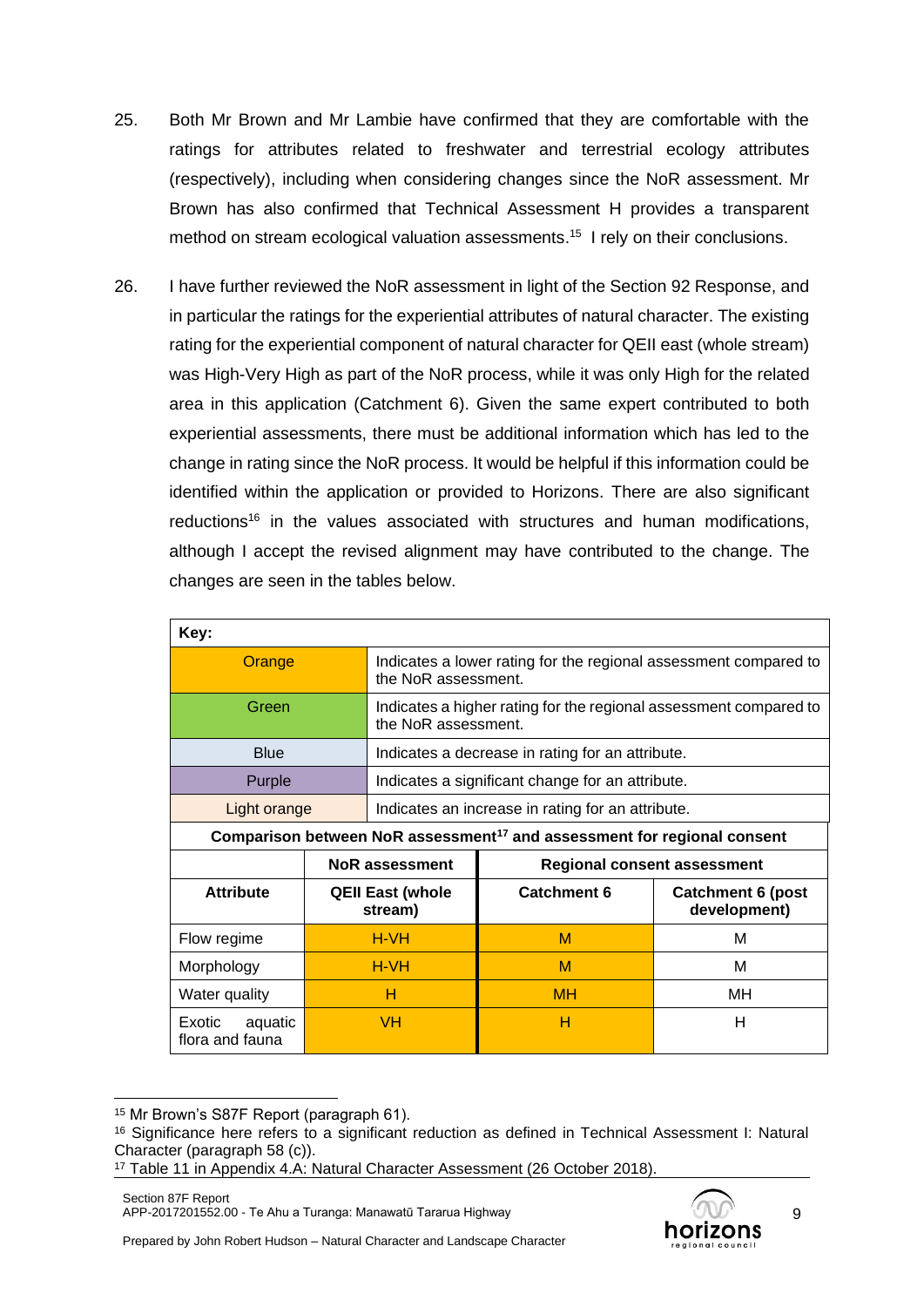| Indigenous taxa<br>assemblages                     | $H-VH$          | Н         | Н         |
|----------------------------------------------------|-----------------|-----------|-----------|
| Ecosystem<br>functioning                           | H-VH            | Н         | Н         |
| <b>Structures</b><br>and<br>human<br>modifications | VH <sup>*</sup> | M         | <b>ML</b> |
| Terrestrial<br>ecology                             | H-VH            | н         | н         |
| Experiential                                       | H-VH            | н         | M         |
| Overall                                            | н               | <b>MH</b> | MН        |

\*Equivalent to morphology/physical modification under margin

| Comparison between NoR assessment <sup>18</sup> and assessment for |                                                                    |                    |                                          |  |
|--------------------------------------------------------------------|--------------------------------------------------------------------|--------------------|------------------------------------------|--|
|                                                                    | <b>Regional consent assessment</b>                                 |                    |                                          |  |
| <b>Attribute</b>                                                   | <b>QEII West Crossing</b><br>to Raupō Wetland<br>(whole catchment) | <b>Catchment 7</b> | <b>Catchment 7 (post</b><br>development) |  |
| Flow regime                                                        | н                                                                  | M                  | <b>ML</b>                                |  |
| Morphology                                                         | н                                                                  | M                  | <b>ML</b>                                |  |
| Water quality                                                      | н                                                                  | м                  | <b>MH</b>                                |  |
| Exotic<br>aquatic<br>flora and fauna                               | <b>VH</b>                                                          | н                  | <b>MH</b>                                |  |
| Indigenous taxa<br>assemblages                                     | M                                                                  | н                  | <b>MH</b>                                |  |
| Ecosystem<br>functioning                                           | H                                                                  | Н                  | M                                        |  |
| <b>Structures</b><br>and<br>human<br>modifications                 | $H^*$                                                              | M                  |                                          |  |
| Terrestrial<br>ecology                                             | H                                                                  | н                  | M                                        |  |
| Experiential                                                       | H                                                                  | Н                  |                                          |  |
| Overall                                                            | н                                                                  | <b>MH</b>          | M                                        |  |

\*Equivalent to morphology/physical modification under margin

27. I acknowledge that the Applicant has relied on a calibration process, as illustrated in the Calibration Diagram provided in Technical Assessment I.<sup>19</sup> The absence of any calibration was a shortcoming identified by experts for the territorial authorities at the NoR hearing, and it is positive that this work has been done. However, the Calibration



<sup>18</sup> Table 9 in Appendix 4.A: Natural Character Assessment (26 October 2018).

<sup>19</sup> Figure I.3, at page 30 Technical Assessment I: Natural Character.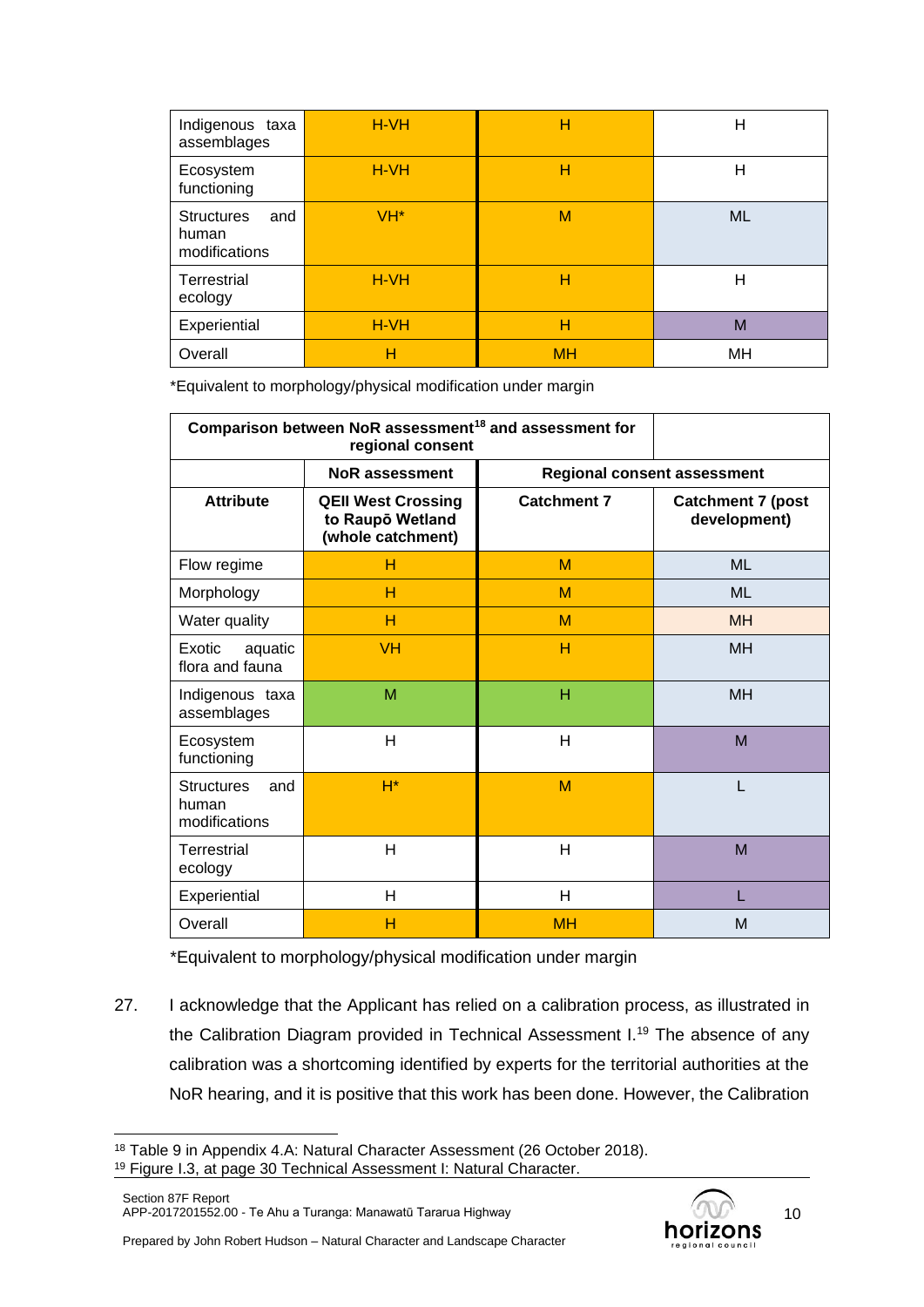Diagram only provides examples of rivers and streams with existing natural character ratings of Very High/Outstanding, Moderate, Moderate/Low and Low/Very Low. There are no examples of High and Moderate-High rivers and streams (shown in Figure 1.3, below). As a result, the Calibration Diagram would have had limited value during the assessment process when determining the existing natural character rating of Catchment 6 and 7, which are rated as Moderate-High QEII East.<sup>20</sup> While the Section 92 Response<sup>21</sup> states that it would not be useful to provide more examples in the Calibration Diagram at this time (post calibration), the overall findings for those catchments would have been more robust if calibrated against examples in the region.

Figure I.3: Calibration Diagram



28. Overall, while reasons for the change in existing ratings for Catchment 6 and 7 are not readily apparent in Technical Assessment I, and while noting the limitations with the Calibration Diagram, after discussions with Mr Brown and Mr Lambie and following review of their reports, I accept the ratings of natural character provided in the application.

#### Consideration of Context



 $20$  To (whole stream) and QEII West and raupō wetland (whole stream/whole catchment) which were identified as High in the NoR natural character assessment). <sup>21</sup> Section 92 response letter, 29 April 2020.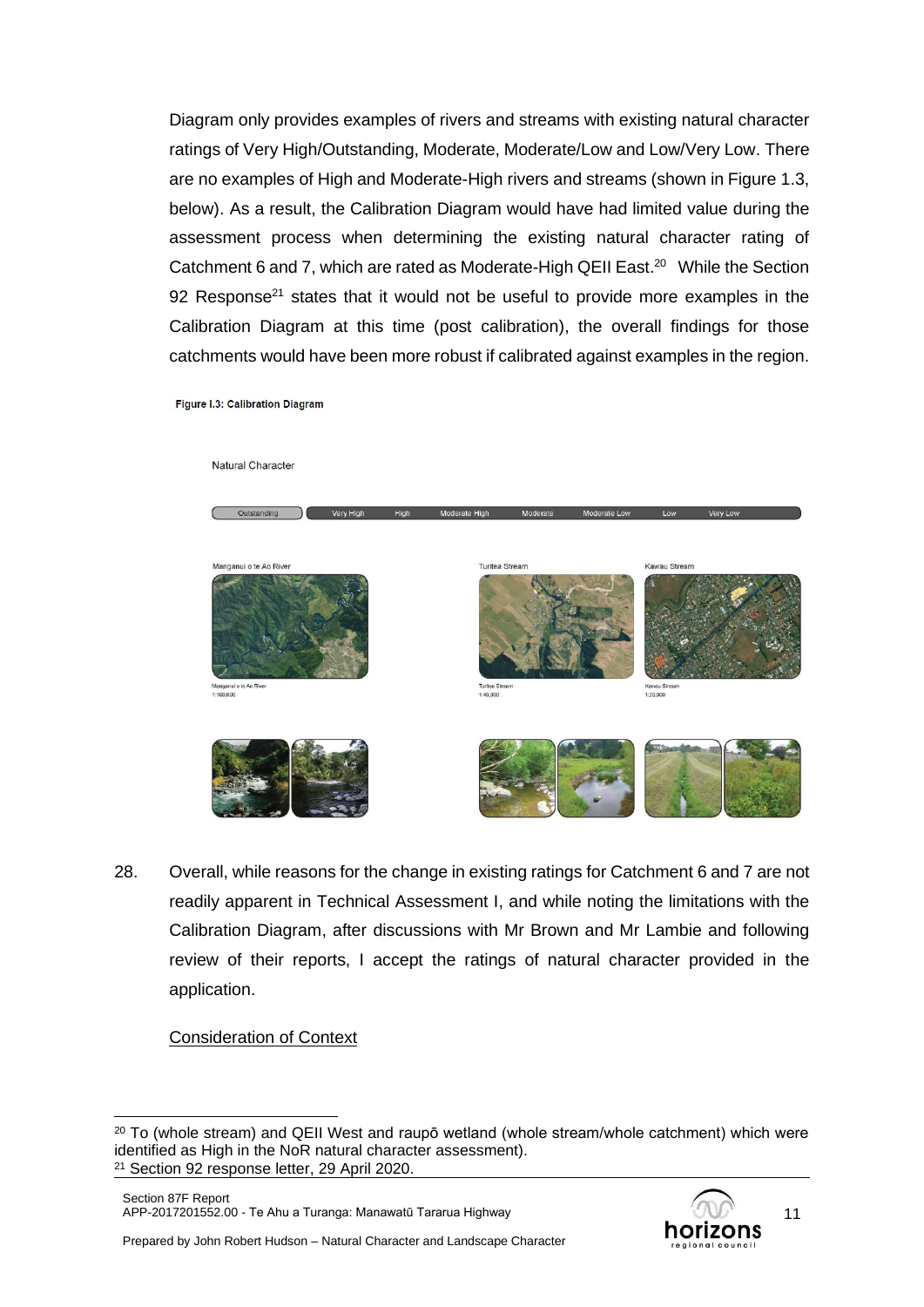- 29. As a matter of good practice, assessment at multiple scales is appropriate. Best practice, as supported by case law, suggests that adopting too broad a spatial area can result in an inappropriate discounting of localised natural character or landscape values. This dilutes the effects of an activity on those values.<sup>22</sup> I acknowledge that the reverse can also apply if too small an area is considered.
- 30. Technical Assessment I has adopted a catchment scale approach when considering "areas" of natural character under the One Plan.<sup>23</sup> An assessment of natural character at selected crossing points was also carried out in order to inform the "overall catchment rating of natural character". While I agree that the catchment scale approach adopted in this assessment is appropriate, it is important for the assessment to be focused on the rivers and wetlands and their margins within each catchment in order for it to be relevant to natural character.<sup>24</sup>
- 31. Technical Assessment I provides the total catchment area and length of stream within the Project footprint for each catchment but does not provide the total stream length in each catchment. This has made it difficult to ascertain the percentage or ratio of stream affected in comparison to its total length. The Section 92 Response has since provided a summary table based on information in the Freshwater Ecology – Technical Assessment H, which indicates the length of stream that is culverted, infilled or diverted (noting this does not take into account the contribution of stream diversions).<sup>25</sup> The table (as set out below) addresses this information gap to my satisfaction.

| <b>Stream</b><br><b>Catchment</b> | Stream length with<br>contributing catchment<br>$> 3$ ha. (m) | <b>Stream length impacted</b><br>by works (m) | % of total stream length<br>impacted |
|-----------------------------------|---------------------------------------------------------------|-----------------------------------------------|--------------------------------------|
|                                   | 12850                                                         | 923                                           | 7%                                   |
| 2                                 | 190190                                                        | 2808                                          | 1%                                   |
| 3                                 | 5060                                                          | 724                                           | 14%                                  |
| 4                                 | 18545*                                                        | 3167                                          | $17\%$ *                             |
| 5                                 | 5745                                                          | 3311                                          | 58%                                  |
| 6                                 | 4715                                                          | 127                                           | 3%                                   |
| 7                                 | 5000                                                          | 1195                                          | 24%                                  |
| 8                                 | 6340                                                          | 1052                                          | 17%                                  |
| 9                                 | 10395                                                         | 59                                            | 1%                                   |

<sup>22</sup> *Clearwater Mussels v Marlborough District Council* [2018] NZEnvC 88, paragraph 156.

<sup>23</sup> Technical Assessment I, Natural Character (paragraph 19, page 7).

- <sup>24</sup> Objective 6-2, Policy 6-8 and RMA Part 2,  $6(a)$ .
- <sup>25</sup> Section 92 response letter, 29 April 20 (page 21).

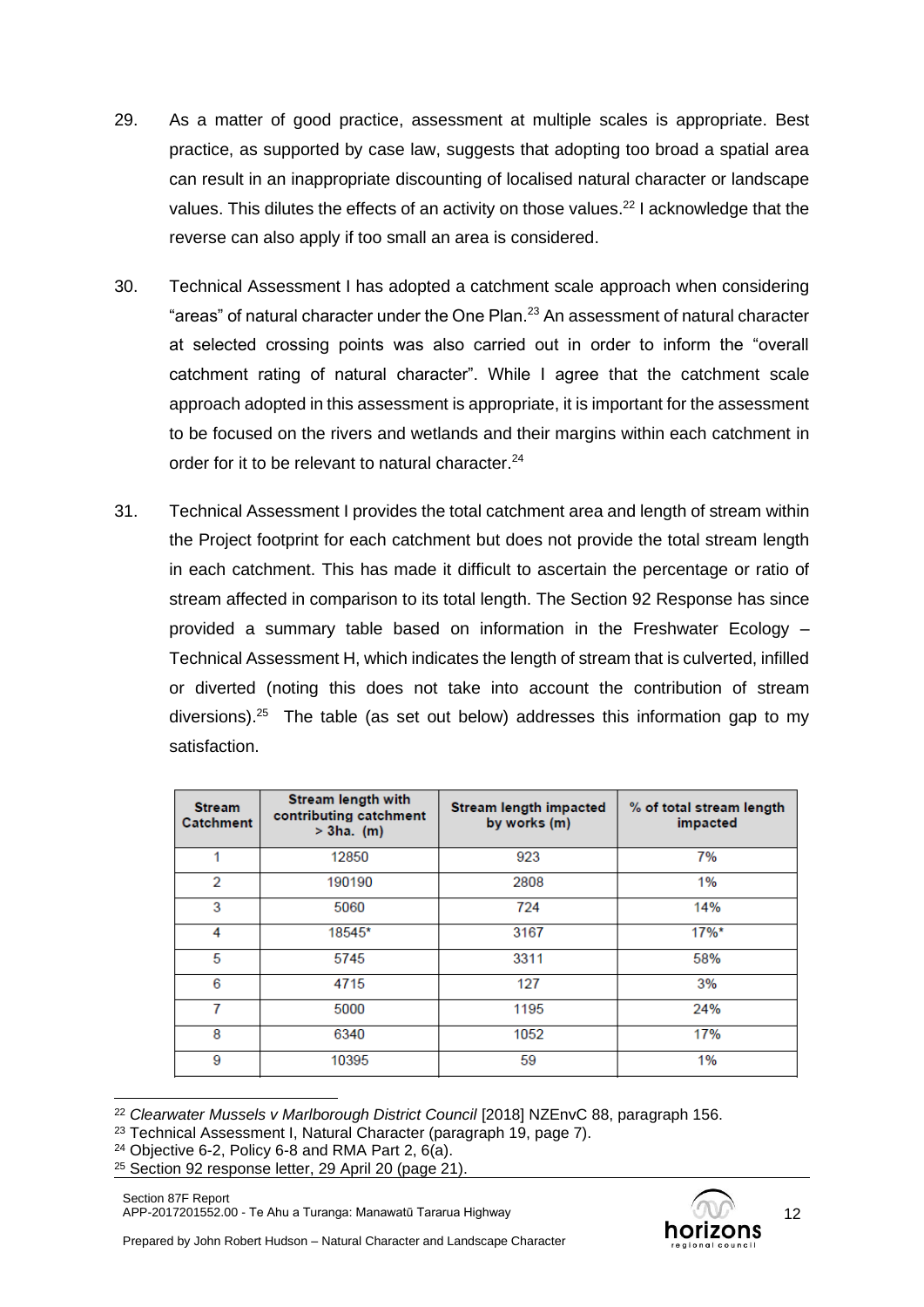- 32. While the Section 92 Response states that the focus of the natural character assessment has been on the rivers and streams and their margins,<sup>26</sup> this is not consistently reflected in Technical Assessment I (or the AEE) with some statements creating a degree of uncertainty in relation to context. In particular there appears to have been some focus in Technical Assessment I "*to the wider landscape context of the catchment*". <sup>27</sup> Technical Assessment I does not, however, clearly state whether natural character attributes, other than experiential, are assessed within the entire area of the catchment or in relation to the entire stream length within the catchment. This is a pivotal point as natural character only relates to rivers and wetlands and their margins.<sup>28</sup> I have raised this concern with Mr Brown and Mr Lambie, both of whom confirm that ecological attributes are only focused on effects within, and immediately adjacent to waterbodies. I am satisfied with their responses.
- 33. The AEE adds to this confusion around context as it refers to "*overall stream scale*" 29 and the natural character assessment refers to "*catchment scale*". Although, the Section 92 Response has since clarified that the AEE should have stated "catchment scale", rather than "overall stream scale".<sup>30</sup> There are also several instances in the report where the focus on natural character effects is unproportionally centred on context. <sup>31</sup> For example, at page 142 of AEE where it states: "*cumulatively, the nine catchments comprise only a small portion (0.6%) of the overall Manawatū River catchment and at that broader scale, the overall effects on the natural character of the water bodies are expected to be relatively small*". These sorts of statements overlook the fact that in all catchments the majority of streams are downstream of the Project (drawing TAT-3-DG-E-4100-A, below), and in several catchments the Project follows the length of the river or crosses it multiple times (including Catchment 4, 5, and 7). Therefore, while the Project may only cover 0.6% of the catchments, it is far more important to focus on the upstream location of the Project, and length of stream within the footprint of the works areas, than the percentage of total catchment area affected.



<sup>&</sup>lt;sup>26</sup> Technical Assessment I, paragraph 57 (c) (page 17).

<sup>27</sup> Technical Assessment I, paragraph 47 (page 13). A catchment is defined in turn as "*an area of land over which rainfall is collected by the land and directed towards a particular river or stream*."  $28$  Objective 6-2, Policy 6-8 and RMA Part 2, 6(a).

<sup>29</sup> AEE, page 37.

<sup>30</sup> Section 92 response letter, 29 April 2020 (page 22).

<sup>&</sup>lt;sup>31</sup> See for example, paragraph 153 and 154.

Prepared by John Robert Hudson – Natural Character and Landscape Character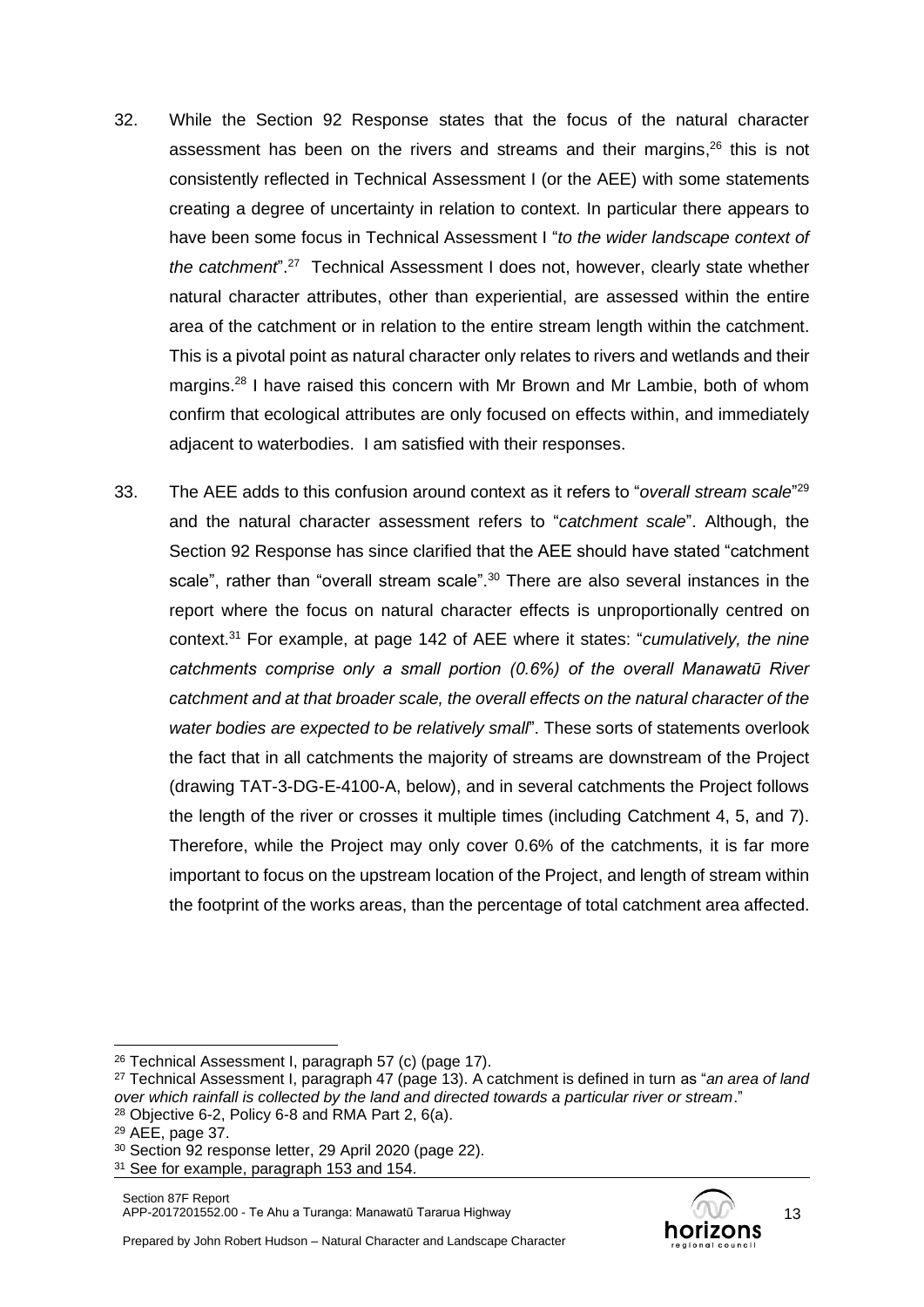

34. Despite the potential misdescription of (or at least uncertainty around) context as referred to in Technical Assessment I, based on my discussions with Mr Brown and Mr Lambie, I am comfortable that context has been considered correctly in the relevant technical assessments and a potential dilution of effects has been avoided.

## Catchment Scale Approach

- 35. In assessing the crossings and raupō wetland at a catchment scale the effects on three of the highly rated crossing points (5A, 7A and the raupō wetland) have been down-scaled. For instance, Technical Assessment I states that "*Therefore, while there will be significant changes to some attributes at a crossing point scale, these need to be considered in context. Given that streams are interconnected ecosystems and effects need to be considered in a catchment context, the team considered the significance of these changes at a catchment scale.*" <sup>32</sup> This has led to high localised effects being considered less significant when viewed within a wider catchment.
- 36. Technical Assessment I acknowledges that the localised (site) effects on natural character of the stream crossings (including the wetland) are High, with the change in



<sup>&</sup>lt;sup>32</sup> Technical Assessment I, paragraph 141 (page 37).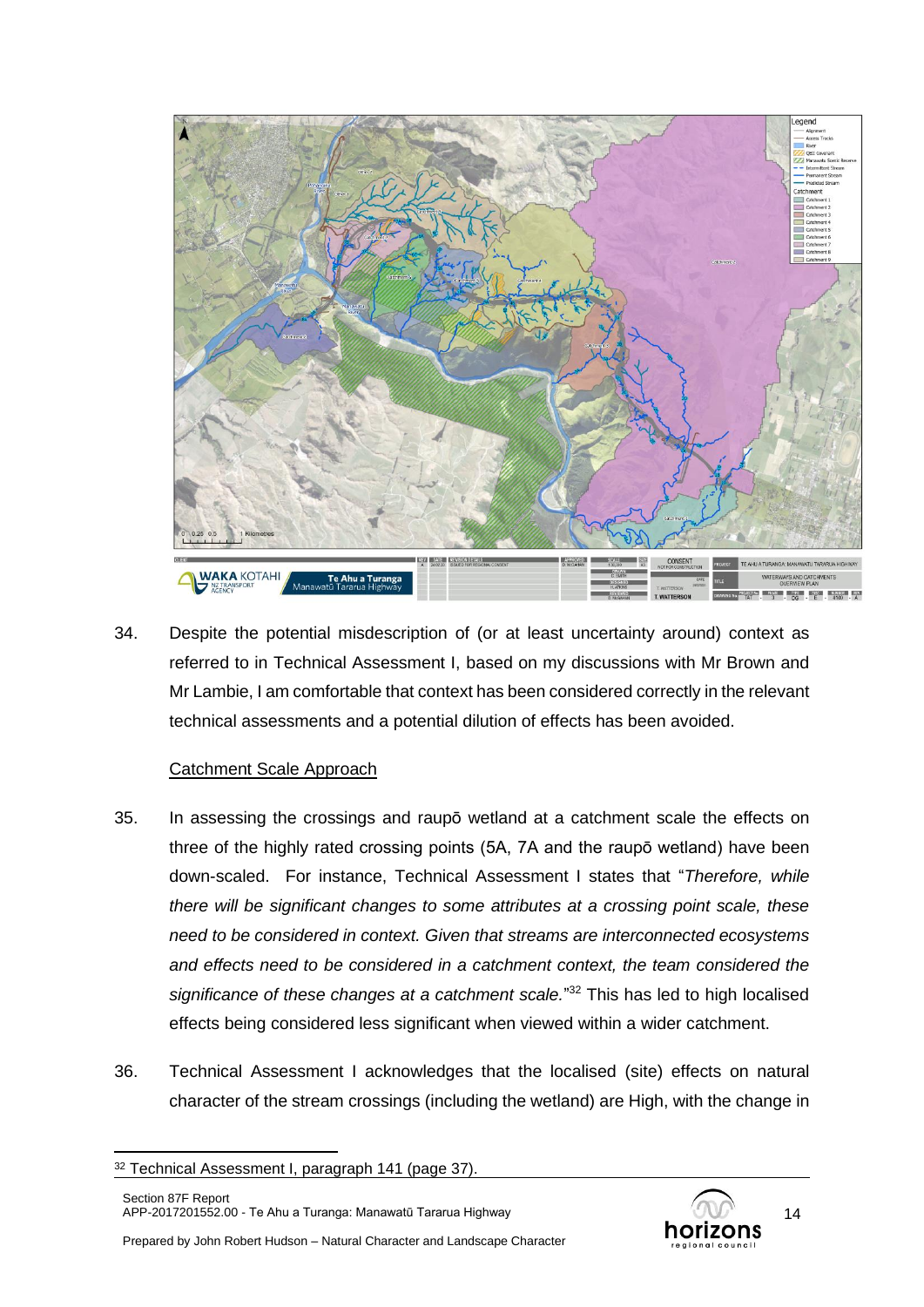natural character at the crossings assessed as moving from High to Low and High to Moderate depending on the crossing (Table I.12 and Table I.14). This is a significant effect (significant diminishment in attributes contributing to natural character) according to the Transport Agency's own assessment scale. However, when considered in the wider catchment context, the natural character ranking is not affected, or only reduces slightly. Technical Assessment I refers to this as being the result of the reduction in natural character (for the stream crossings) being attenuated, "*as much of the catchment above and below the crossing point will be unaffected by the Project*". 33

37. Due to the scale of effects at these crossings it is important that Technical Assessment I clearly illustrates how these effects are mitigated, which it has not. This is discussed further under 'Mitigation of Effects' and 'Submissions' (Forest and Bird).

### Mitigation of Effects

- 38. Technical Assessment I states that the rating of effects has not considered mitigation measures, referring to the post development ratings being "pre-mitigation".<sup>34</sup> However in some instances the assessment of natural character infers that mitigation measures have influenced the assessed level of effects of the Project. For instance:
	- (a) In the table for Catchment 7: "*On balance, given the extent of stock exclusion compared to the current situation, the Project could lead to the improvement of overall water quality and hence increase the rating of this parameter to moderate high*"). <sup>35</sup> It appears that the mitigation measure of stock exclusion has been considered in the assessment.
	- (b) In the table for Catchment 8: "*May see small improvement in the riparian margins as diversions are planted*". <sup>36</sup> The mitigation measure of riparian planting appears to have been incorporated as part of the assessment.
	- (c) In the table for crossing point 7B: "*Crossing involves near-complete loss of existing channel in the sub-catchment and replacement with permanent diversion. Provided this results in complete removal of stock from the catchment with revegetation/retirement of former pasture in the sub-catchment*



<sup>&</sup>lt;sup>33</sup> Technical Assessment I, Natural Character (paragraph 234(f), page 68-69).

<sup>34</sup> Technical Assessment I, Natural Character (paragraph 15, page 6).

<sup>35</sup> Technical Assessment I, Natural Character (page 110).

<sup>36</sup> Technical Assessment I, Natural Character (page 117).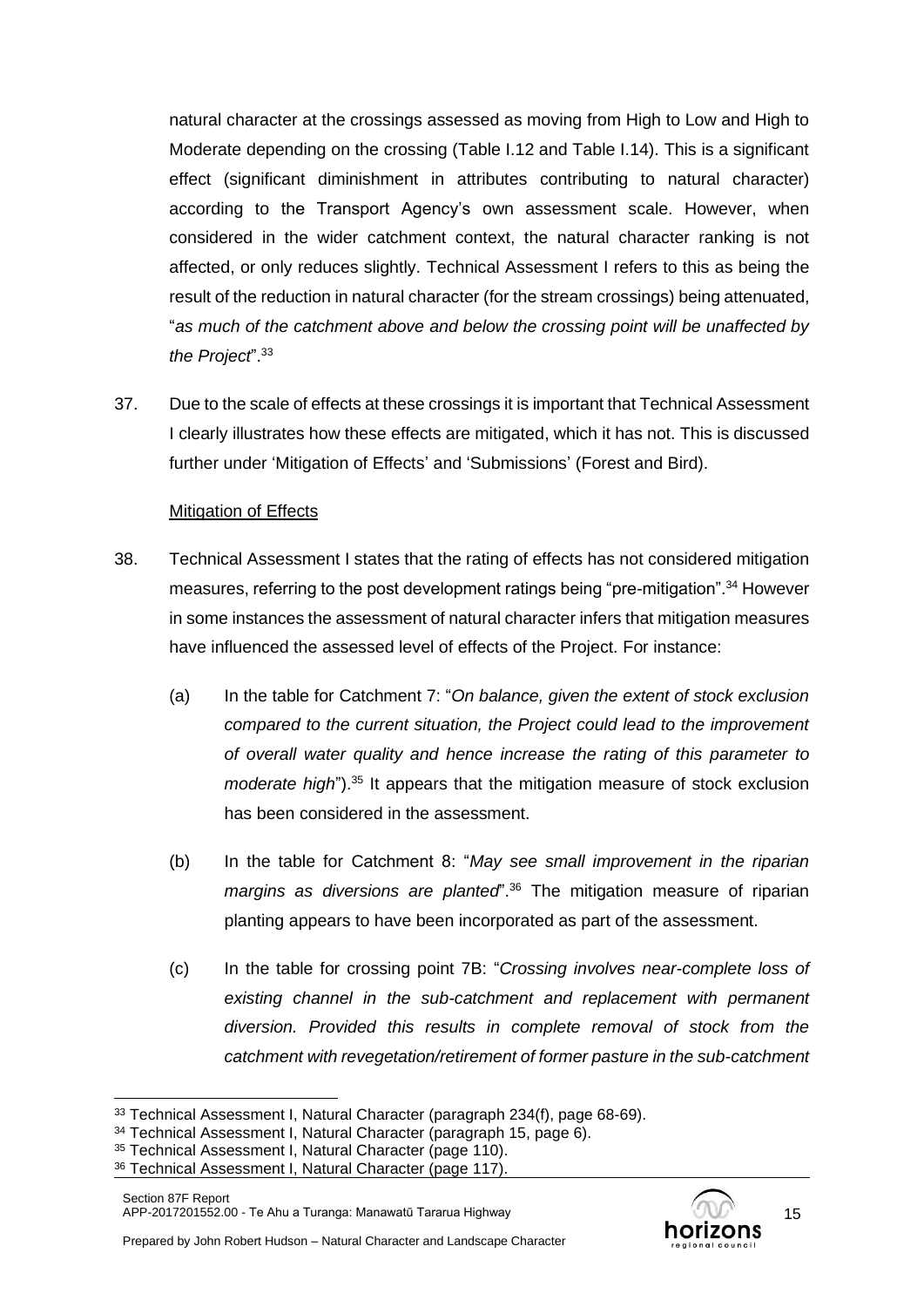*then an increase in rating may result*").<sup>37</sup> It appears that mitigation involving stock exclusion and revegetation has been assessed as changing the existing natural character of water quality from Low to Moderate-Low.

- 39. The question of mitigation was raised with the Applicant in the request for further information. The Section 92 Response confirmed that the assessment took into consideration proposed measures in the DCR (including proposed stormwater treatment; culvert design, including provision of fish passage where practicable; and diversion of streams), the implementation of the CEMP and Erosion and Sediment Control Plan ("**ESCP**"), and fencing of the new highway (which will also result in excluding stock from certain waterways). It further explains that some experts within the natural character team took into account the contribution of riparian planting of constructed stream channels in assigning their attribute ratings, while others did not.
- 40. This approach risks creating uncertainty regarding the overall effects of the Project on natural character. Notably, the Section 92 Response states that those experts that did not take into account the effects of mitigation (for example constructed stream channel riparian planting) have confirmed that consideration of this mitigation would be unlikely to affect their individual attribute ratings. $38$  Therefore, it is unclear what benefit this mitigation measure will provide if it will not affect individual ratings. It is also unclear on a Project wide basis to what extent mitigation measures have or have not been considered. I am also reassured by the fact that if anything, where mitigation has not been accounted for, the effects ratings would have been conservative, with natural character ratings likely to improve after consideration of mitigation. I have therefore reached the view that (while not ideal) this issue with the methodology is not fatal to the assessment of natural character.

### Inconsistency in Assessment of Post Development Natural Character

41. Paragraph 24(d) and 234(d) of Technical Assessment I concludes that "*Postdevelopment, there is a reduced level of overall natural character in catchments 2, 3, 4, 5 and 7; in catchments 1, 6, 8 and 9 there is no change.*" In paragraph 134, it is stated that: "*Given the scale of the works associated with construction and operation of the Project, the natural character of the waterbodies it interacts with will be affected in some way*". There appears to be an inconsistency between these paragraphs. It is



<sup>37</sup> Technical Assessment I, Natural Character (page 145).

<sup>38</sup> Section 92 response letter, 29 April 2020 (page 20).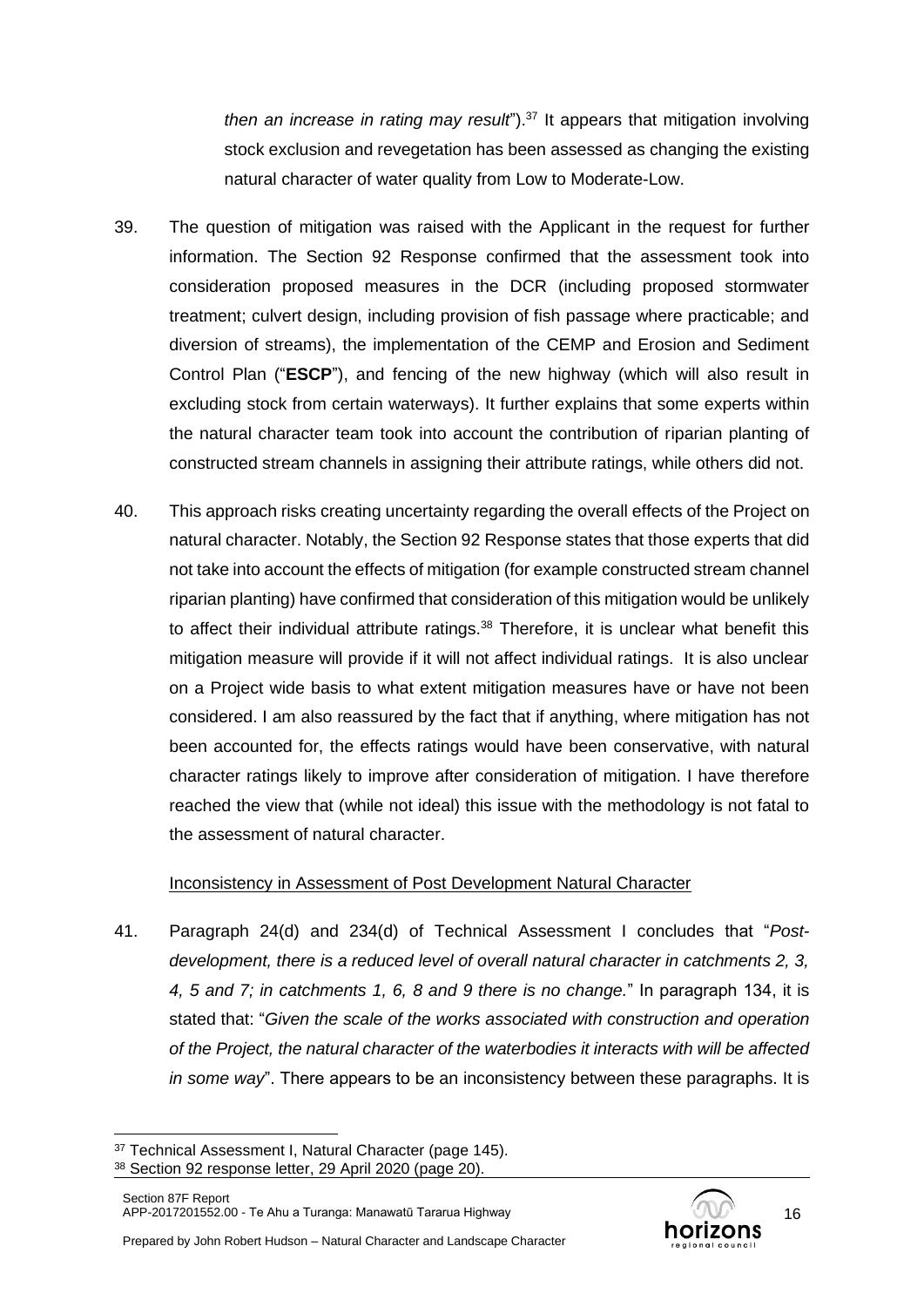not clear how Catchments 1, 6, 8 and 9 will experience no change despite the Project affecting the natural character of the waterbodies in these catchments in some way.

42. The Section 92 Response clarifies this by explaining that "*in catchments 1, 6, 8 and 9 there is no change in overall natural character",* with individual attributes undergoing change. However, the length of stream impacted in Catchments 1, 6 and 9 is low, while Catchment 8 is already highly modified.<sup>39</sup> I am satisfied that this explanation has addressed the inconsistency between the identified paragraphs.

### Cumulative effects

- 43. Paragraphs 237 to 240 form the basis of the cumulative effects assessment in Technical Assessment I. Overall, at paragraph 238: "*In assessing the effects on natural character at a catchment level, this assessment inherently considers the cumulative natural character effects of the Project on the affected catchments*". In turn, the report identifies a number of modifications within the Project area (pasture, farms, the Te Āpiti Wind Farm, Saddle Road, the railway line, and the former Gorge Road).
- 44. There is no clear assessment of the potential cumulative effects from these modifications on rivers and wetlands and their margins when viewed in conjunction with the anticipated natural character effects from the Project. While the Applicant states that they have considered both existing and post development levels of natural character, Technical Assessment 1 goes on to note that "*only a small portion of the overall Manawatū River catchment is affected by the Project"*. *<sup>40</sup>* In support of this view the Applicant provides a total length and area of stream across the nine catchments affected by the Project. This sparse level of detail does not provide sufficient explanation or transparency around how conclusions on cumulative effects have been reached for the Project.
- 45. The Section 92 Response also states that: "*While an assessment of natural character has been carried out for each individual catchment, the summary tables include all the catchments together so the results can be seen collectively and in relation to each other*". A cumulative effects assessment involves: "*The process of (a) analyzing the potential impacts and risks of proposed developments in the context of the potential*



<sup>39</sup> Section 92 response letter, 29 April 2020 (page 24).

<sup>40</sup> Technical Assessment I: Natural Character (paragraph 239, page 70).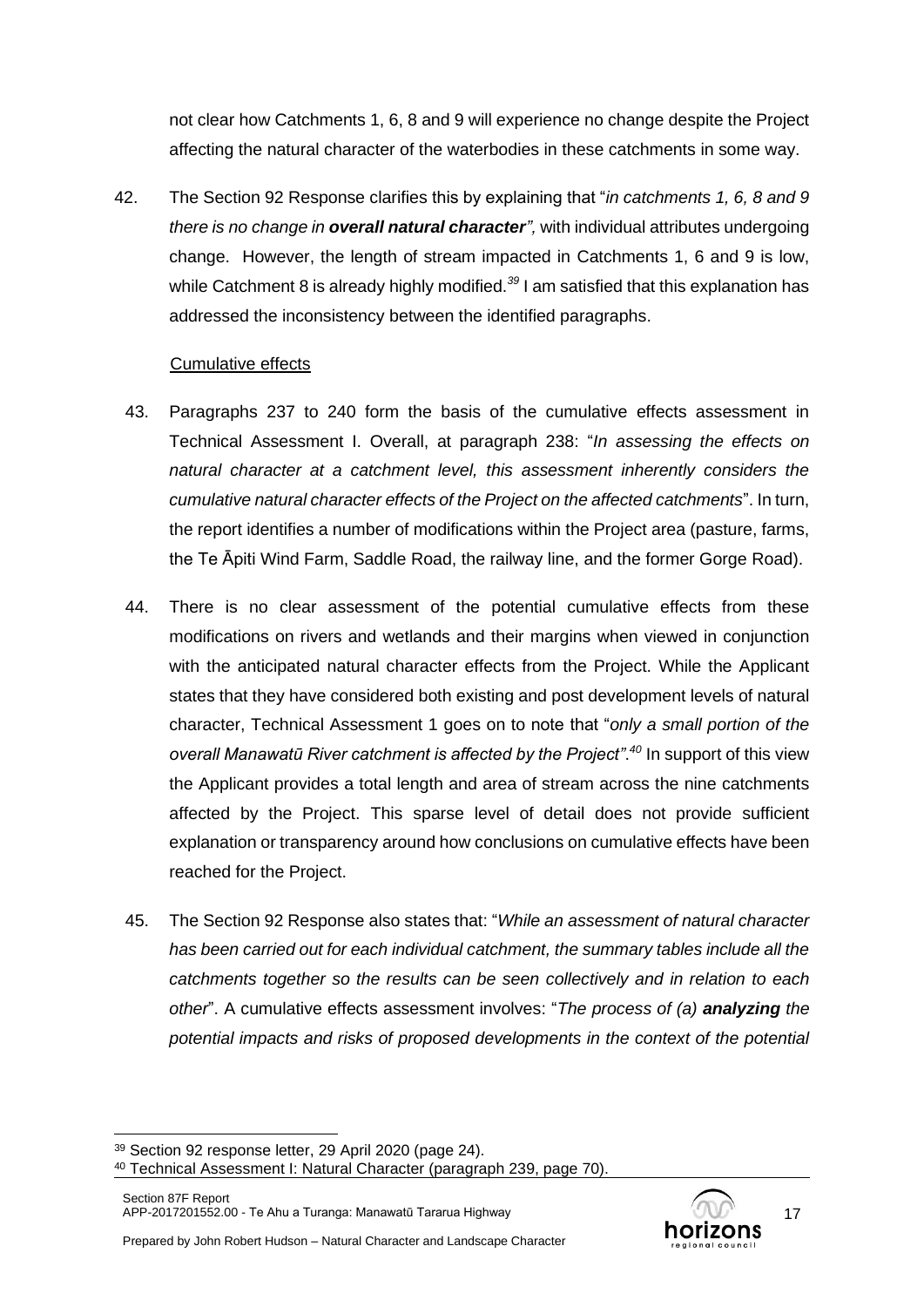*effects of other human activities...*" <sup>41</sup> (my emphasis in bold). The value in an assessment lies largely in the analysis. By presenting the overall effects for each catchment in a table, no analysis has occurred between the different ratings, and there is no assessment of the cumulative effects of the Project with other activities.

- 46. In my view, there has been insufficient analysis (at least documented analysis) of the cumulative effects assessment required under the One Plan. While I accept that cumulative effects are unlikely to be significant, the Applicant should have provided further detail in support of this conclusion to enable better understanding of the nature and scope of those effects, and therefore the objectives within the One Plan.
- 47. A similar problem emerges with a lack of detail over how the Project meets Policy 6- 9. The Section 92 Response asserts that: "*the Project meets Policy 6-9 which provides that use or development is generally appropriate where, amongst other factors, it will not, by itself or in combination with effects of other activities, significantly disrupt natural processes or existing ecosystems*. <sup>42</sup> However, it is not readily apparent what assessment of the cumulative effect of the Project has occurred (and with what result) against existing developments and modifications in the vicinity of the Project.
- 48. The Section 92 Response also confirms that the Applicant considers that Objective 6- 2 (b) has been met. However, this conclusion is based only on significant effects to areas with High natural character. Objective 6-2 indicates that cumulative adverse effects on the natural character of rivers and wetlands must be considered.<sup>43</sup> This assessment is required in all areas with natural character under 6-2(a) through (c), regardless of the overall value or rating of the area (Outstanding, High, Medium etc).
- 49. In my opinion, while the Applicant has turned its mind to the need to consider cumulative effects, any "assessment" has occurred in a cursory manner without sufficient detail or transparency around how the cumulative effects conclusions have been drawn. Despite this, I am of the opinion that cumulative effects are likely to be significant.



<sup>41</sup> International Association for Impact Assessment, Cumulative Effects Assessment fast tips publication:

[https://www.iaia.org/uploads/pdf/Fastips\\_16%20Cumulative%20Effects%20Assessment\\_1.pdf](https://www.iaia.org/uploads/pdf/Fastips_16%20Cumulative%20Effects%20Assessment_1.pdf) <sup>42</sup> Section 92 response letter, 29 April 2020 (page 25).

<sup>43</sup> "*Adverse effects, including cumulative adverse effects, on the natural character of the coastal environment, wetlands, rivers and lakes and their margins, are: ii avoided where they would significantly diminish the attributes and qualities of areas that have high natural character, and iii. avoided, remedied or mitigated in other areas.*"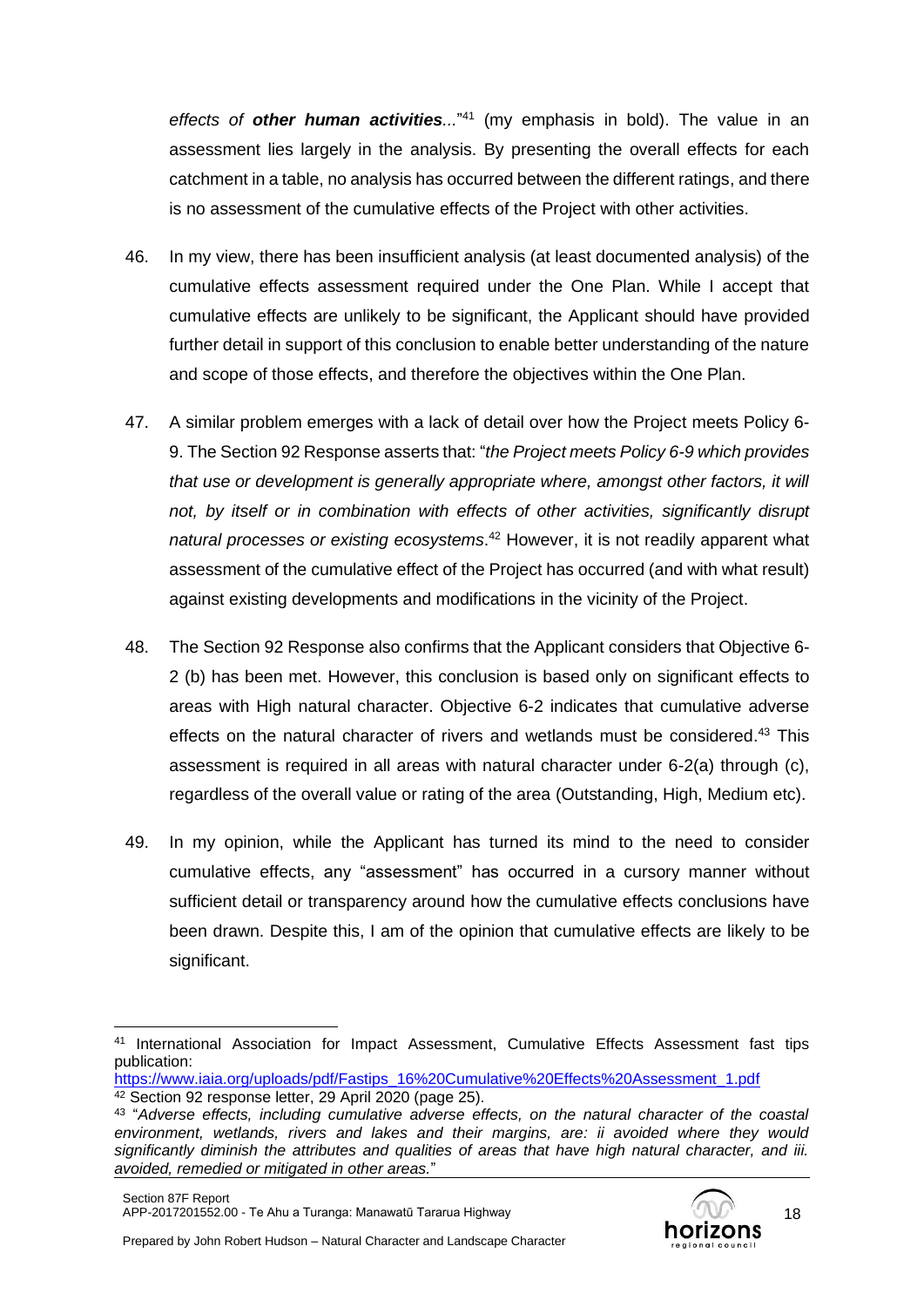## **G. REVIEW OF THE LANDSCAPE MANAGEMENT PLAN**

- 50. The Landscape Management Plan ("**LMP**") forms part of the CEMP, which states that the LMP will be prepared in accordance with Condition 17 of the Designation. The CEMP provides a list of what the LMP should include, however, the LMP itself does not form part of the current application. The Applicant has confirmed that the LMP is underway as part of the detailed design but is not complete.<sup>44</sup>
- 51. Without the completed LMP it is not possible to ascertain definitively how the adverse effects of the Project on natural and landscape character will be addressed. Furthermore, there are no proposed conditions specifically for natural character or landscape character within the application. I discuss conditions further below.
- 52. The Application includes a Planting Management Plan, which sets out the management requirements in respect of planting measures required to offset and compensate for residual effects on terrestrial, wetland and freshwater ecological values. This plan is also required by Condition 19 of the Designation conditions for the Project. It is unclear whether the plan has been prepared in consultation with the Project Iwi Partners or DOC (as required under the Designation), although it recognises that the proposed management actions "shall take into account the outcomes of consultation with …" those parties. While predominantly a matter for Mr Lambie, I have made a number of recommendations as to further information which should form part of this plan to ensure effects on natural character are managed, and to also better align the plan with the proposed CMP still to come.

## **H. SUBMISSIONS**

53. I have reviewed the submissions received on the publicly notified application. Many of the submissions cover topics outside of my area of expertise, however, the submissions that raise issues within my area of expertise are discussed below.

| <b>Submission</b>                | <b>Subject</b>                      |
|----------------------------------|-------------------------------------|
| <b>Submission 2</b> – Dr S Hill. | Opposes the impacts to Te Ahu a     |
|                                  | Turanga peak.                       |
|                                  | Opposes the Projects as it destroys |
|                                  | forest and wetland.                 |

<sup>44</sup> Section 92 response letter, 29 April 2020 (page 30).

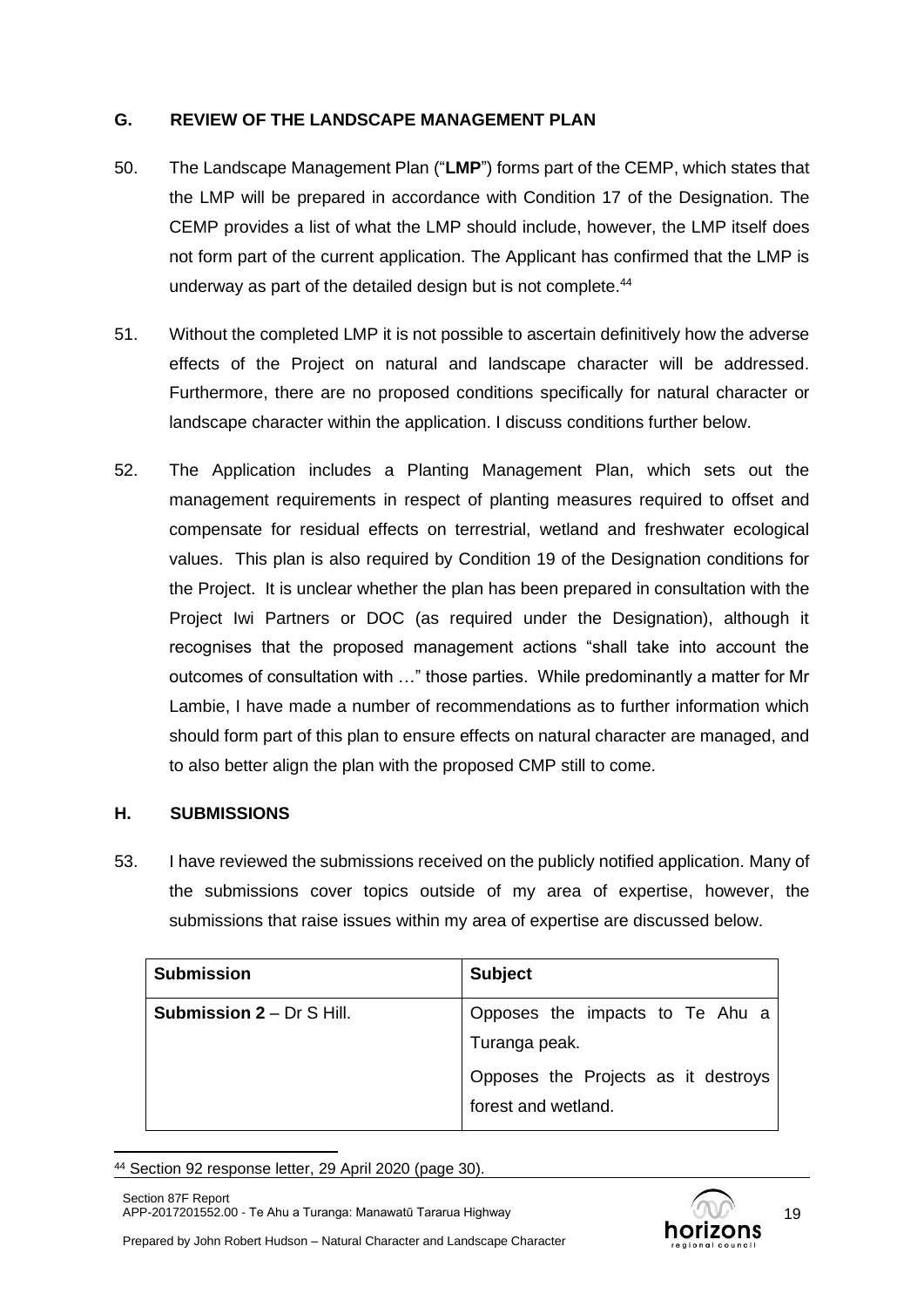| <b>Submission 6 – Mr K C Barnett.</b>                                   | Supports the proposal in full, with                                                                     |
|-------------------------------------------------------------------------|---------------------------------------------------------------------------------------------------------|
| <b>Submission 9 – DaSS Trust (Mr G D</b>                                | conditions.                                                                                             |
| Speedy).                                                                | Supports the positive effects on the<br>environment and conclusions<br>for<br>Section 6 of the RMA.     |
| <b>Submission 13</b> – Meridian Energy Ltd<br>(Meridian).               | Concerns over bird strike as a result of<br>wetland and riparian planting on the Te<br>Apiti wind farm. |
| <b>Submission 15</b> – Royal Forest and Bird                            | Opposes offsetting approach.                                                                            |
| Protection Society Inc (Forest and Bird).                               | Considers the assessment of natural<br>character as inadequate.                                         |
| Submission 19<br>of <sub>1</sub><br>- Department<br>Conservation (DOC). | Opposes the application and seeks<br>further conditions.                                                |

- 54. Dr S Hill (Submission #2) raises concerns in relation to the Project destroying areas of old-growth native forest and wetlands, as well as tapu 3 and wāhi areas, such as Te Ahu a Turanga peak. I defer to Mr Lambie to comment on the ecological effects of the loss of old-growth forest and wetlands but refer to my earlier comments regarding the existing natural character of the area including the raupō wetland in Catchment 7. Mr Lambie has confirmed that he is comfortable with the rating of natural character for Catchment 7 including the raupo wetland. Mr Lambie also confirms<sup>45</sup> that the terrestrial ecological natural character attributes for this part of Catchment 7 are likely to be as high post development as pre-development. Notably, however, measures to mitigate effects on the wetland must occur within the same catchment for them to address natural character, and sites are yet to be secured by the Applicant.
- 55. Two of the submissions (Submissions #6 and #9) support the positive effects that the application will have on the environment, including resultant positive landscape enhancements.<sup>46</sup> I accept the landscape assessment outcome as provided in the Section 92 Response. The submissions also support the conclusions under section 9.3.2 of the AEE regarding Section 6 of the RMA, including that the Project provides for the preservation of natural character of streams and margins. The AEE goes on to



<sup>45</sup> Mr James Lambie's S87 Report (paragraph 35-38).

<sup>46</sup> Page 99 of the AEE.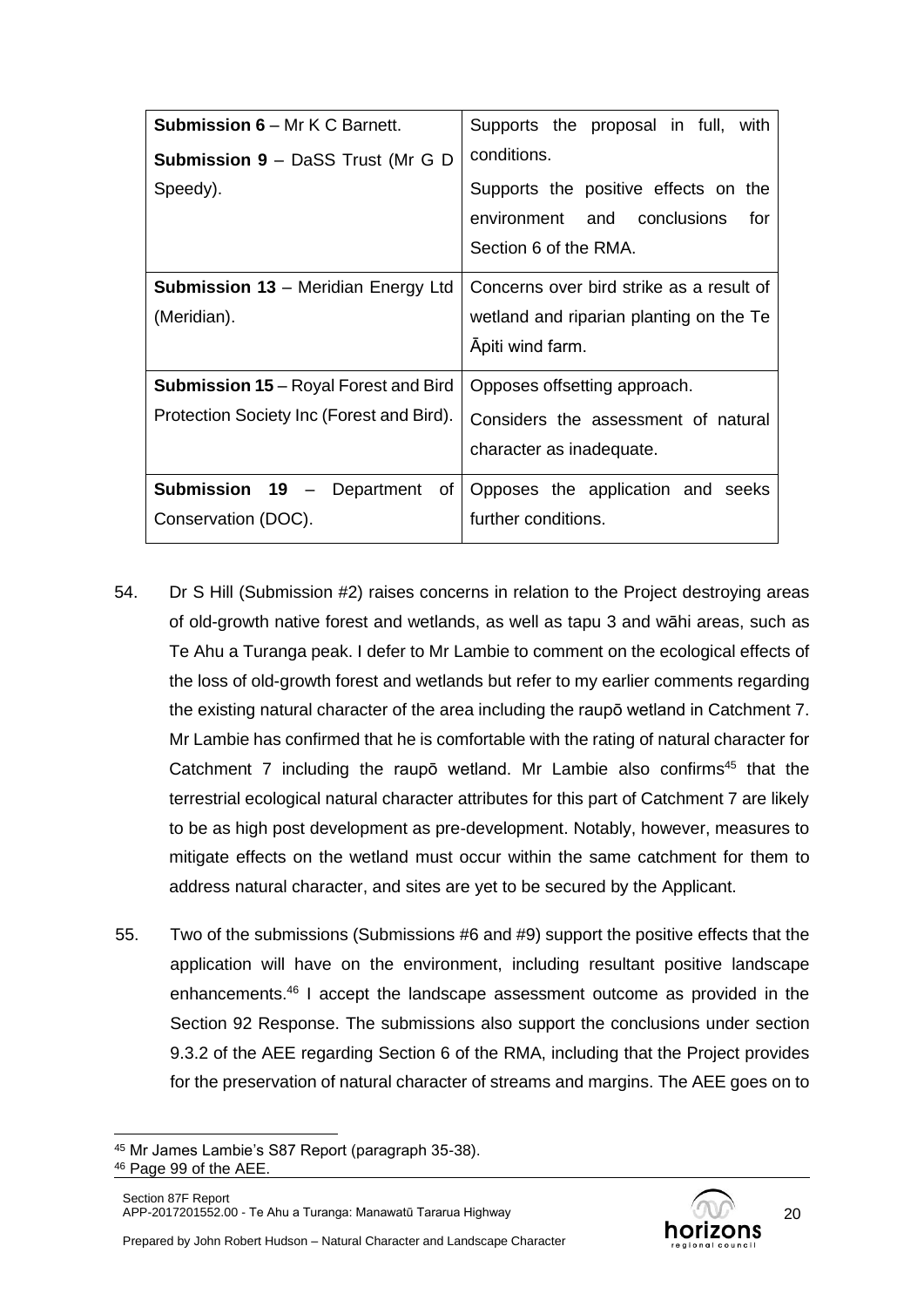state that: "*The extensive offset and compensation planting proposed… may result in some enhancement of natural character in some areas*."<sup>47</sup> Effects on natural character generally cannot be offset as natural character is the expression of natural elements, patterns and processes in a landscape,<sup>48</sup> and is therefore tied to a specific place (for instance it is not possible to offset the experiential attributes of natural character). I accept that it can be possible to offset biophysical aspects, which may contribute to reducing the overall level of effect on natural character. If offsetting occurs within the same catchment as the effects it is addressing, then the offset may act to mitigate natural character effects. This is discussed further in respect to Meridian's submission.

- 56. The submission by Meridian (Submission #13) indicates a preference for "*no landscape planting on earthworks associated with the Te Apiti works*" (page 6). It further highlights that there are a number of existing stormwater wetlands and wetland swales in the Project within Te Āpiti, Meridian's 55 turbine wind farm. Conveyance channel planting, as well as areas of landscape and stream diversion planting are also proposed on the Te Āpiti wind farm as part of the Project's ecological offset/compensation package. Meridian are concerned that these new wetland and riparian areas will create enhanced habitat for wetland birds and could increase the risk of bird strike of such species with wind turbines. Mr Lambie will address concerns regarding bird strike. However, if the proposed planting and wetland development did not occur, the mitigation these works could provide in managing the effects on natural character in Catchment 5 would be reduced. This would also be the case even if offsetting for effects within Catchment 5 was to occur outside of the catchment. As I note above, effects on natural character are location specific. The reduction of planting/new habitat on the Meridian land could increase adverse natural character effects, depending on whether the respective experts have considered this mitigation in their assessment of natural character.
- 57. Forest and Bird's submission (Submission #13) highlights that there is "*some uncertainty to the approach set out whereby adverse effects identified as low or negligible adverse effects that have been identified as not warranting offsetting of* [sic] *compensation. This appears inconsistent with the consideration of cumulative effects which needs to be considered in combination with other effects and in relation to natural character are avoided, remedied or mitigated in achieving Objective 6-2*." The submission also considers the assessment of natural character and potential adverse



<sup>47</sup> Page 205 of the AEE.

<sup>48</sup> NZILA Best Practice Note, 2010.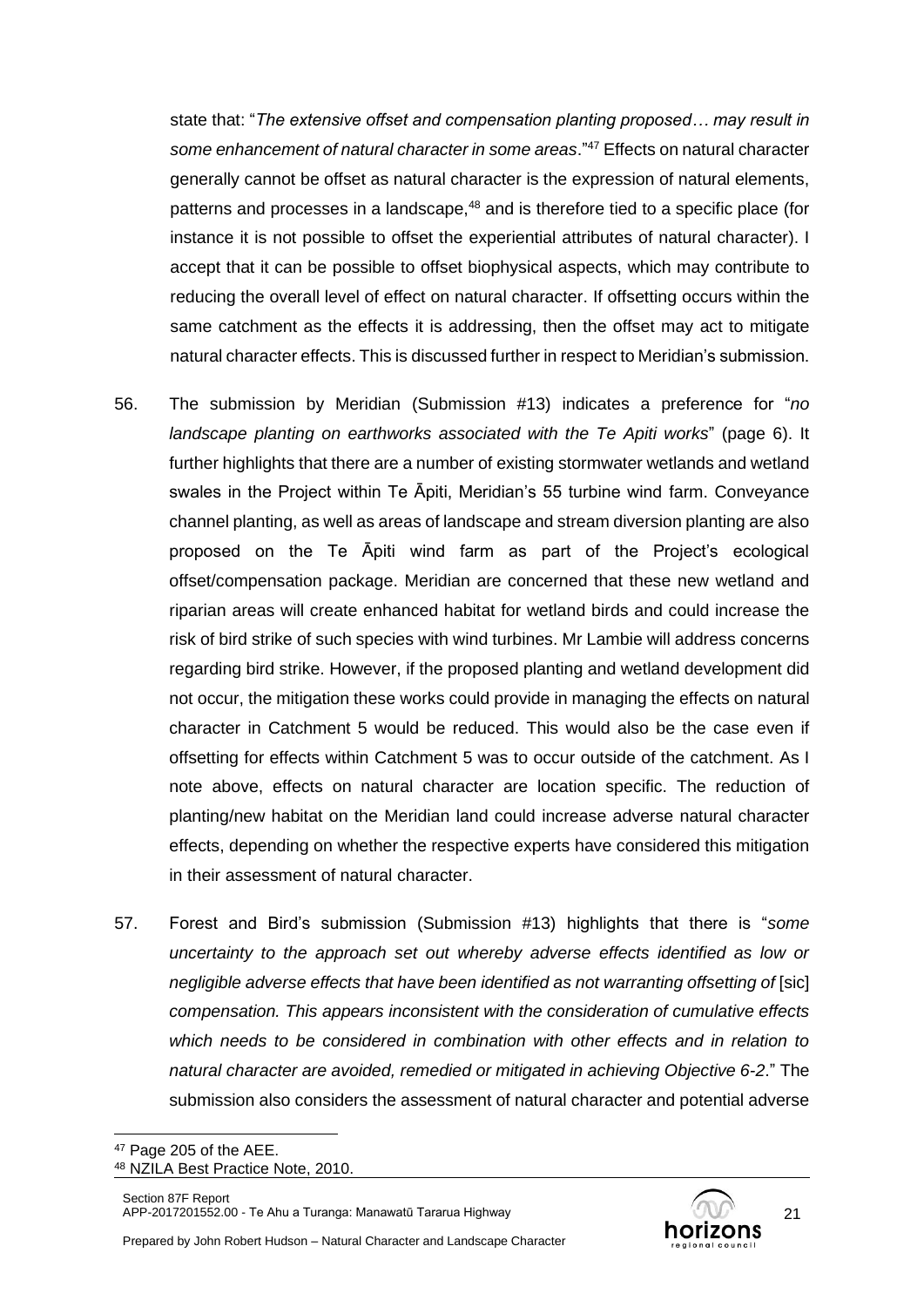effects as inadequate, noting that it does not identify any specific mitigation measures where natural character values will be diminished.

- 58. As noted previously, natural character effects cannot be offset. If offsetting occurs in the same catchment as the biophysical effects they are addressing, offsets can act in the manner of mitigation for particular attributes that contribute to the natural character of an area. I have already set out my concerns regarding the cumulative effects assessment in Technical Assessment I. Presently, there are three crossing points (5A, 7A and raupō wetland) which will experience a significant reduction in natural character. It is not clear what specific mitigation measures have been proposed (or accounted for) for these areas. This should be clarified by the Applicant.
- 59. The submission also considers that the application fails to consider Objective 6-2 of the One Plan in full and queries whether the application requires reference back to Part 2 of the Act to ensure the proposal will preserve natural character. As I have noted, the cumulative effects assessment lacks detail, however, the cumulative effects are unlikely to be significant. Mitigation of effects should, however, be considered.
- 60. The Forest and Bird submission also raises questions over condition EC12 and the requirements of the following plans (in combination): Residual Effects Management Plan, Planting Establishment Management Plan, and the Site Specific Ecology Offset and Compensation Plans. I have set out a number of matters below that, in my view, need to be better accounted for in the relevant plans. These additions will also provide for better consistency with the LMP proposed for the outline plan process for the designation (where further detail is to be provided around planting programmes) to manage landscape effects.
- 61. The submission by DOC (Submission #19) considers that details in the application remain outstanding, including "*a robust set of consent conditions that provides baseline standards or controls (i.e. does not leave fundamental matters to management plans that may be changed from time-to-time).*" To date the LMP is incomplete and there are no conditions directly addressing landscape or natural character. However, I agree that bottom lines (standards) should be in conditions, not management plans which can be the subject of change over time.

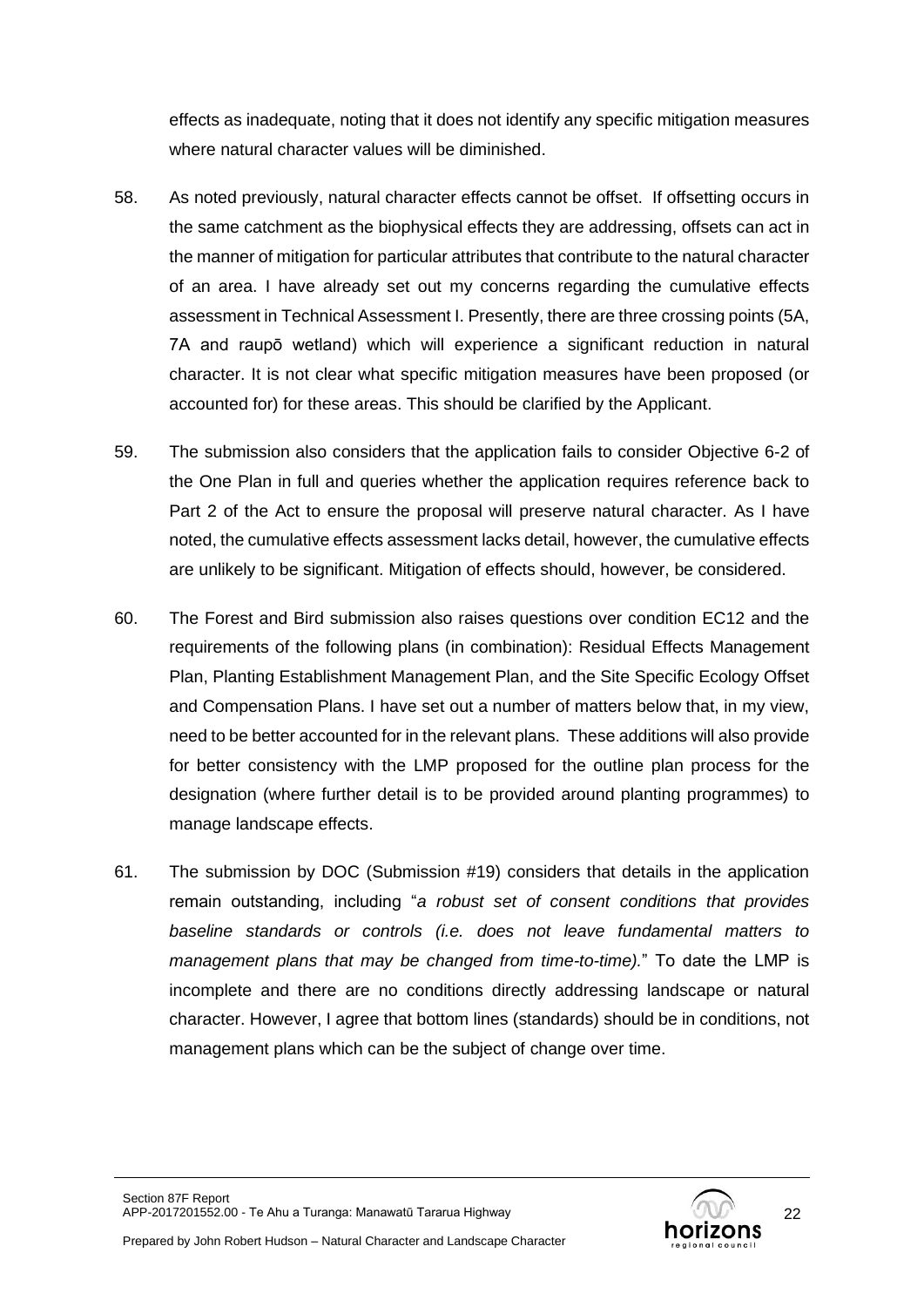## **I. CONCLUSION**

- 62. Having reviewed the AEE, the various supporting technical assessments and the Section 92 Response, I have reached the following conclusions:
	- (a) The landscape effects have been adequately addressed through the Section 92 Response, and I am in agreement with the conclusions of the Applicant.
	- (b) While the natural character assessment methodology has improved since the NoR hearing process, some areas of Technical Assessment I lack transparency and detail. The Section 92 Response, as well as the reporting of Mr Brown and Mr Lambie, has assisted in resolving several of my questions regarding the natural character assessment. While I have some residual questions over the changes in experiential values for catchment 6 and 7 (which will look to be resolved with the Applicant through further information), I am satisfied the conclusions of the Applicant on natural character are acceptable when considering natural character.
	- (c) There is a lack of detail in the cumulative effects assessment, however, in my view it is unlikely that any cumulative effects on natural character of the Project will be significant.
	- (d) There is insufficient detail or description of mitigation measures for crossing points 5A, 7A and raupō wetland, where there are significant localised effects, and this should be addressed by the Applicant.
	- (e) While DRAWING TAT-3-DG-E-4151-A indicates landscape, offset and compensation planting, there is uncertainty over where these plantings will be located because the Applicant is still in the process of securing all required sites. Greater certainty is required particularly in circumstances where natural character cannot be readily offset and to be effective, the management of effects needs to occur in the same catchment as where the effects occur.

## **J. RECOMMENDATIONS/CONDITIONS**

63. The Application currently contains no specific landscape or natural character conditions. Rather, more generally, there are matters relevant to landscape and natural character contained within other consent conditions and management plans.

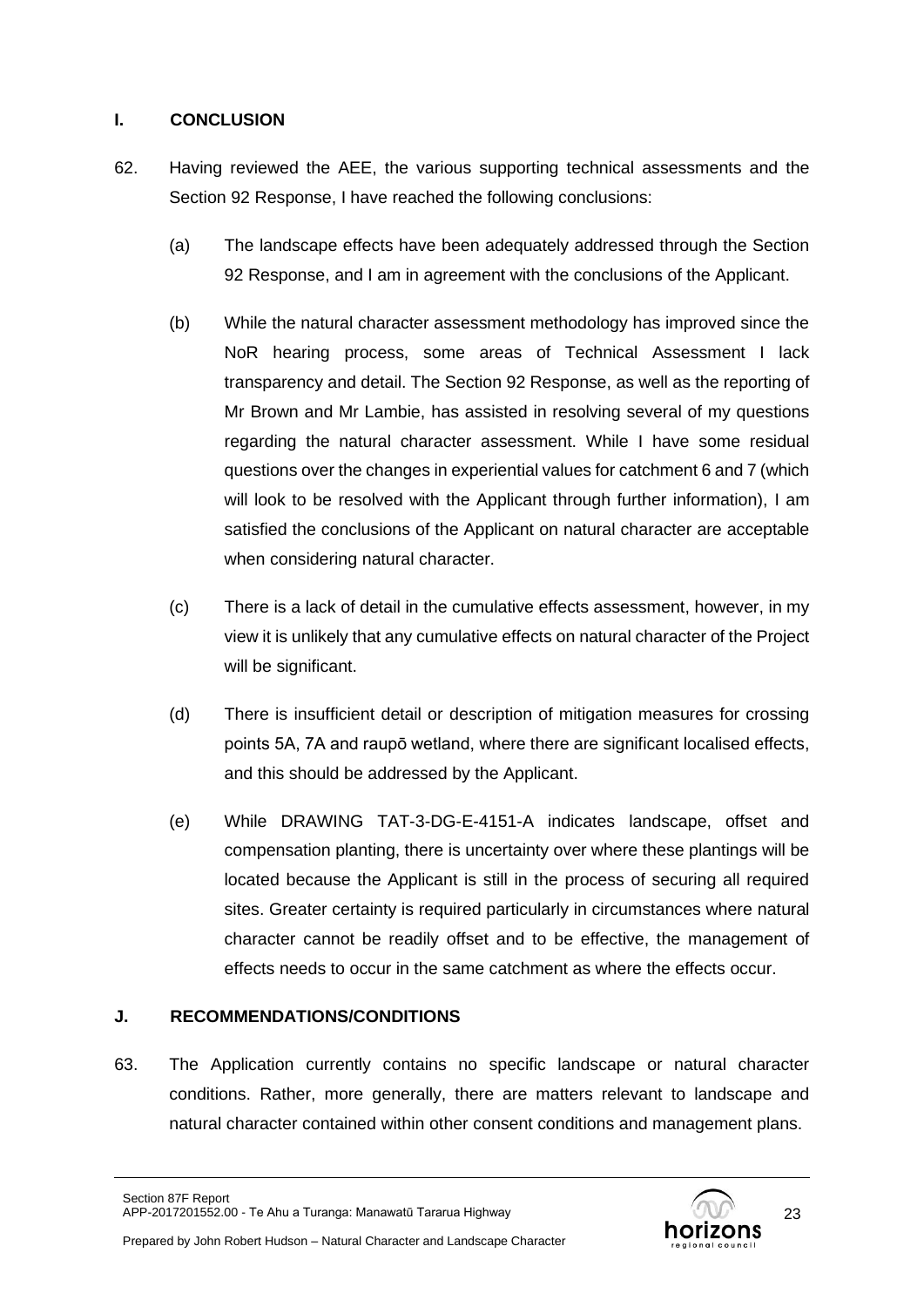### 64. Condition GA1 a) specifies that:

"*…the Project must be undertaken in general accordance with the 'Te Ahu a Turanga; Manawatū Tararua Highway – Application for Resource Consents' and in particular the following supporting documents:*

*iv. 'Volume 7: Management Plans' as follows:…*"

- 65. I note that the CEMP has not been listed as one of these management plans under condition GA1a). Furthermore, there is no requirement under condition CM4 c) (which provides that "*The CEMP must include, but not be limited to, the following...*") for the LMP to be included as a management plan. While CM4 c) stipulates that the condition is not limited to the documents listed, I am of the view that the LMP should be explicitly referenced, especially given the lack of specific landscape and natural character conditions and also the absence of the LMP within the proposed conditions to date.
- 66. I also recommend that the below matters are captured within the resource consent conditions. I am not concerned where these are addressed in the conditions. Some may already be in the Ecology Conditions or in the Planting Establishment Management Plan (although given managements plans can be altered, any 'bottom lines' should be in conditions), so long as they are provided for somewhere.
- 67. Specific matters to be included are:
	- (a) A description of how vegetation that is to be retained is identified and protected and retired from grazing, including by physical protection through stock exclusion and fencing;
	- (b) With reference to the 'Landscape Sectors and Focus Areas' set out in Chapter 4 of the CEDF, describe proposed planting including:
		- (i) Plant species, plant/grass mixes, seed/plant sources and sizes (at time of planting);
		- (ii) Plant layout, spacing and densities;
		- (iii) Planting methods, including ground preparation, mulching and any trials;
		- (iv) Plant and animal pest management strategies;

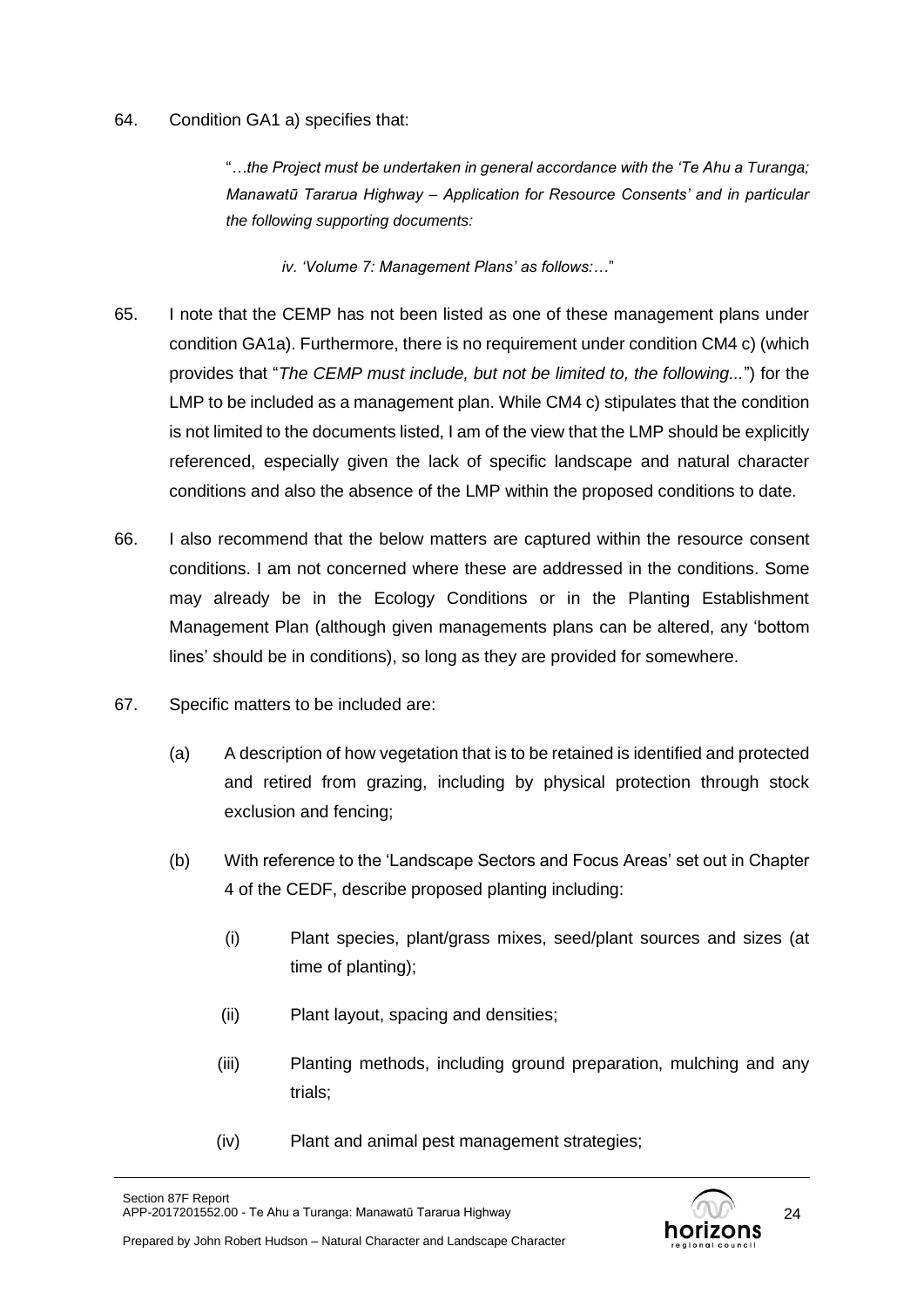- (v) A planting programme that is staged with reference to the construction programme and requires planting to be completed within the three planting seasons of the completion of construction in any given Landscape Sector;
- (vi) Measures to monitor and manage all planting so that plants establish and those that fail to establish are replaced over a 5 year period or in the case of mass plantings, until 80% canopy cover is achieved;
- (vii) The nature and location of planting to stream/riparian and wetland margins to restore natural character values; and
- (viii) Any measures to mitigate effects on natural character must deliver benefit to the stream or wetland and its margins within the catchment where effects have occurred.

## **JOHN ROBERT HUDSON**

**25 May 2020**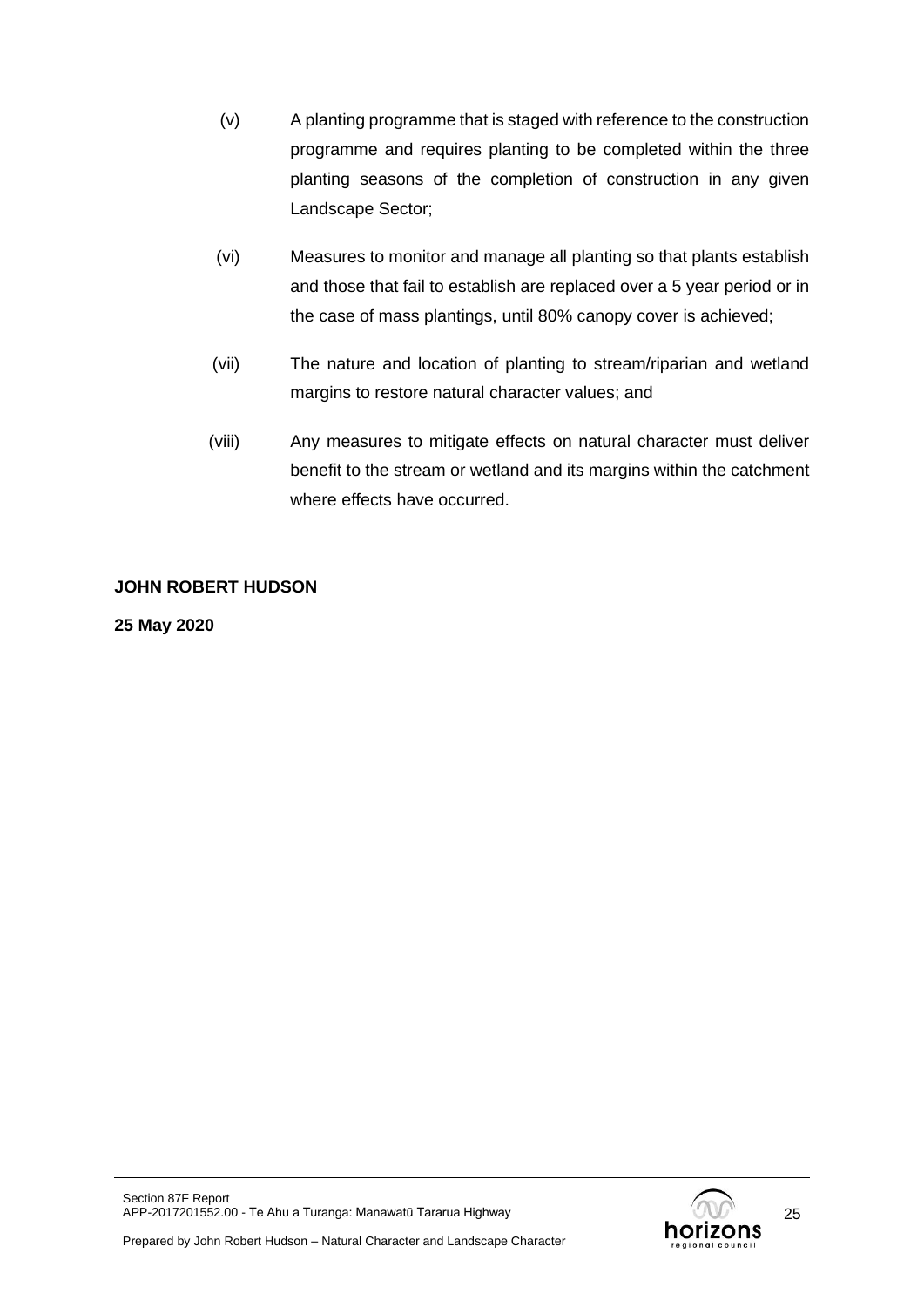# **ATTACHMENT A**

#### Table 2: Summary of changes to areas of high natural character (whole streams)

| <b>Location</b>                                                              | <b>Current Condition</b> | <b>Post Construction Condition</b> |
|------------------------------------------------------------------------------|--------------------------|------------------------------------|
| <b>Chainage 4000-6000</b><br><b>QE II West &amp; Lower</b><br>stream/wetland | High                     | Moderate/High                      |
| <b>QEII East</b><br>(chainage 6100-6400)                                     | High                     | High                               |
| <b>Stream Crossing construction</b><br>access to Saddle Road                 | High                     | High                               |

#### Table 9: QEII West Stream - Change to Natural Character

| West Stream (chainage 4000-6000)                                                    |                                             |           |                                  |                        |                                                          |                                                                             |                                                                   |
|-------------------------------------------------------------------------------------|---------------------------------------------|-----------|----------------------------------|------------------------|----------------------------------------------------------|-----------------------------------------------------------------------------|-------------------------------------------------------------------|
| Stream from QEII West Crossing to Raupō Wetland, old growth forest                  |                                             |           |                                  |                        |                                                          |                                                                             |                                                                   |
| <b>Current state</b>                                                                |                                             |           | Future state at site/reach scale |                        |                                                          | <b>Future state at stream</b><br>catchment scale                            |                                                                   |
| River<br>Component                                                                  | <b>Existing (whole catchment)</b>           |           | <b>Site</b><br>Embankment        | <b>Site</b><br>Viaduct | <b>Site</b><br>QEII<br>crossing<br>(culvert &<br>bridge) | <b>Whole</b><br><b>Stream</b><br>embankment<br>and QEII<br>west<br>crossing | Whole<br><b>Stream</b><br>viaduct<br>and QEII<br>west<br>crossing |
|                                                                                     | Morphology/modification                     | н         | L                                | ΜН                     | м                                                        | м                                                                           | MH                                                                |
|                                                                                     | Flow regime                                 | н         | М                                | н                      | MН                                                       | н                                                                           | н                                                                 |
| <b>Active bed</b>                                                                   | Water quality                               | н         | м                                | м                      | м                                                        | м                                                                           | м                                                                 |
|                                                                                     | Aquatic (indigenous taxa<br>assemblages)    | м         | L                                | м                      | м                                                        | ML                                                                          | м                                                                 |
|                                                                                     | <b>Ecosystem functioning</b>                | н         | L                                | н                      | м                                                        | м                                                                           | MH                                                                |
|                                                                                     | Exotic aquatic flora and<br>fauna (absence) | <b>VH</b> | М                                | VH                     | VH                                                       | н                                                                           | <b>VH</b>                                                         |
|                                                                                     | Morphology/physical<br>modification         | H         | <b>VL</b>                        | н                      | M                                                        | <b>ML</b>                                                                   | <b>MH</b>                                                         |
| Margin                                                                              | <b>Terrestrial ecology</b>                  | H         | VL                               | м                      | м                                                        | L                                                                           | м                                                                 |
| Context                                                                             | Land use /modification                      | MН        | М                                | м                      | м                                                        | м                                                                           | м                                                                 |
| All<br>Experiential<br>н                                                            |                                             |           | м                                | м                      | м                                                        | <b>MH</b>                                                                   | <b>MH</b>                                                         |
| <b>OVERALL LEVEL OF NATURAL</b><br><b>CHARACTER</b><br>н<br>* Significantly Reduced |                                             |           | $ML^*$                           | MН                     | M*                                                       | M*                                                                          | MН                                                                |